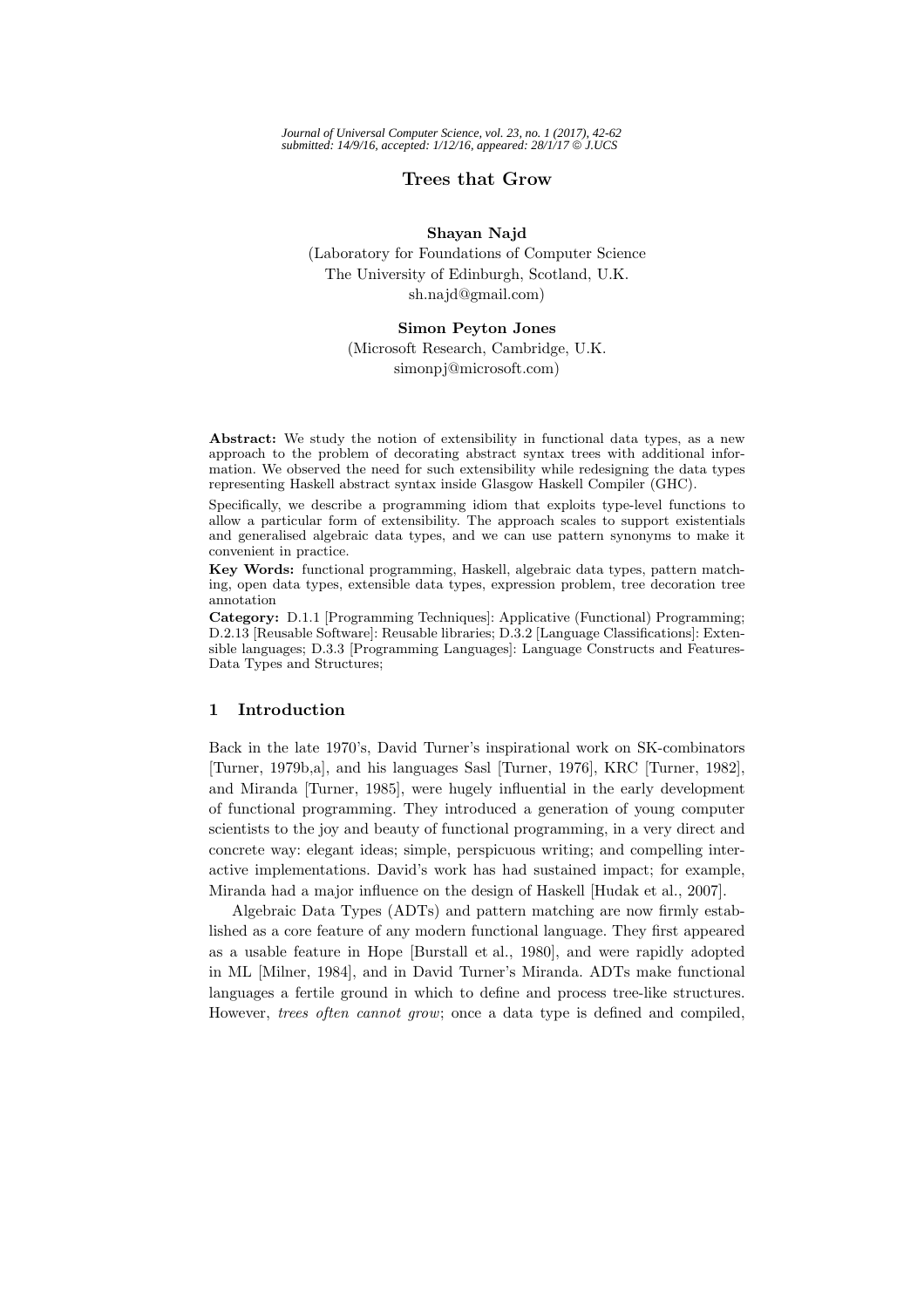its definition cannot be extended by adding new data constructors, and/or by adding new fields to its existing data constructors.

This lack of extensibility can be very painful. For example, at the centre of all compilers stand tall trees representing the abstract syntax of terms. Compiler programs processing these trees often do so by decorating the trees with additional information. For instance, a name resolution phase adds information about names, and a type inference phase stores the inferred types in the relevant nodes. We refer to such extra information as decorations. The additional information may appear as new fields to the existing data constructors, and/or new data constructors in data types representing the trees.

The compiler writer is then faced with two unpalatable choices. She can define a new data type representing the output decorated tree, at the cost of much duplication. Or she can write a single data type with all the necessary fields and constructors, at the cost of having many unused fields and constructors at different stages of compilation.

This dilemma is very real. The Glasgow Haskell Compiler (GHC) has a single data type  $HsSyn$  that crosses several compiler phases; and a second entire data type TH .Syntax for Template Haskell. Moreover, some Haskell libraries, notably haskell-src-exts define yet another data type for Haskell source code. These data types are large (dozens of types, hundreds of constructors) and are very difficult to keep in sync.

In this paper we offer a systematic programming idiom that resolves the dilemma, by providing a way to extend data types within Haskell. We leverage type-level openness to allow extensibility of term-level data constructors.

Specifically, we make the following contributions

- **–** We describe a simple but powerful programming idiom that allows a data type to be extended both with extra constructor-specific fields and with extra constructors (Section 3).
- **–** We show that the idea can be extended to work for existentials and GADTs (Section 3.10).

We discuss related work in Section 5 and conclude in Section 6.

On a personal note, David's papers and language implementations played a major role in drawing one of us (Simon) into the world of functional programming. My very first paper, Yacc in Sasl [Peyton Jones, 1985], was a parser generator for Sasl, and David acted as a mentor for me, at a time when I had no idea what programming language research was, or how to do it. Thank you David: I will be forever grateful for your encouragement and guidance in the launch phase of my professional life.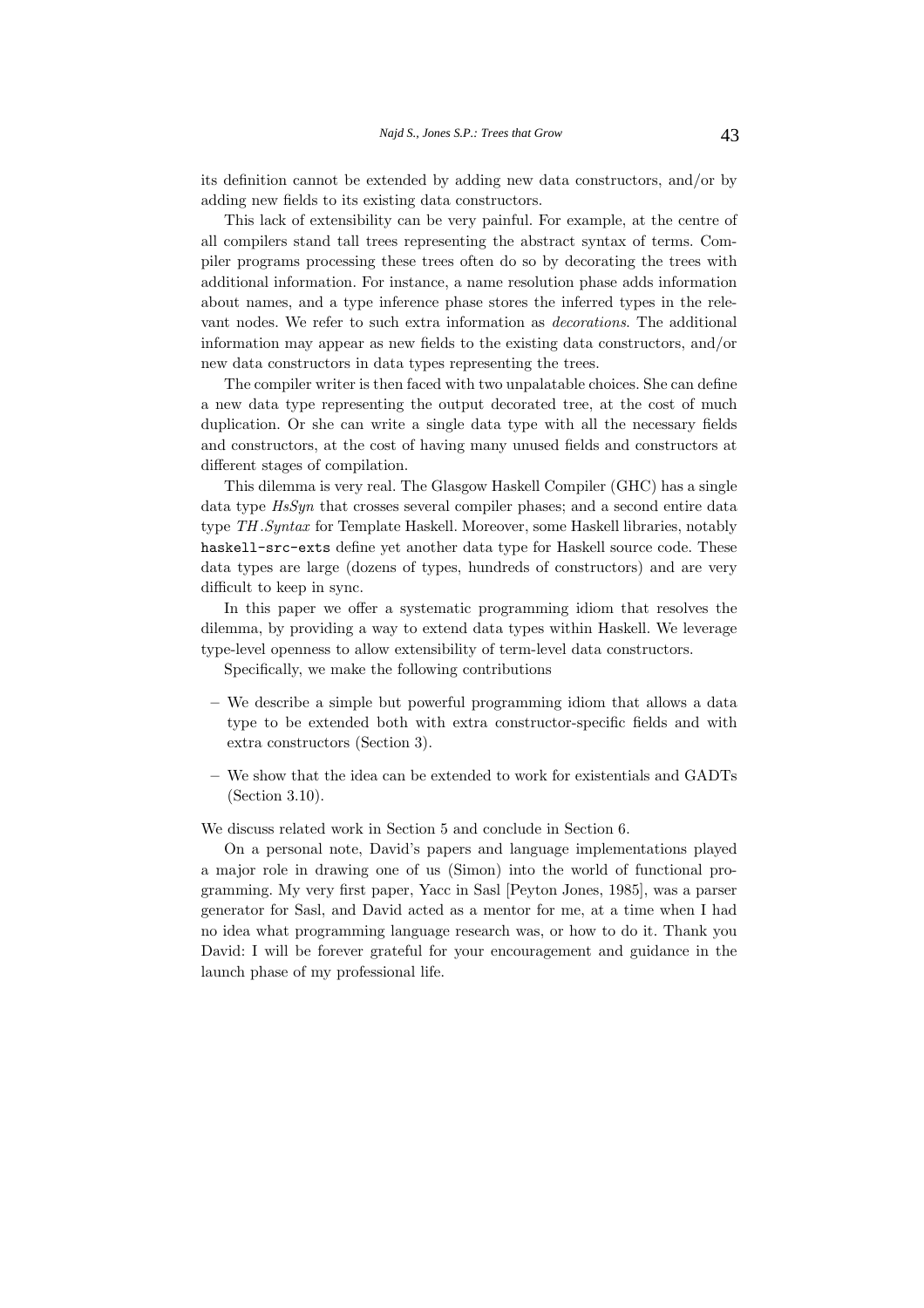# **2 The challenge**

In this section, we demonstrate the problem of decorating trees, and sketch some conventional ways to address it.

### **2.1 Tree-Decoration Problem**

A compiler might need several variants of data types representing terms. For example:

- **–** We might want to label every node with its source location.
- **–** After name resolution we might want to decorate names in the tree with additional information, such as their namespace.
- **–** After type inference we might want to decorate some (but not all) constructors of the tree with inferred types.
- **–** The type checker might record type abstractions and applications that are not present in the source code. For this it would need to add new data  $\alpha$  constructors to the type — and for these constructors a source location might not make sense.

One approach is to declare a completely new data type for each variant, but this is obviously unattractive because of the duplication it involves. In a realistic setting, the abstract syntax for a source language might have tens of data types (expressions, patterns, guards, comprehensions, declarations, sequences, bindings, matches, etc etc), and hundreds of data constructors altogether.

The Glasgow Haskell Compiler (GHC) makes an excellent (if incestuous) case study for the challenge of extensibility. In GHC, the syntax of Haskell, HsSyn, defines no fewer than 97 distinct data types with a total of 321 data constructors. It would be completely infeasible to define multiple variants of such a huge collection of types. Not only would it be terrible to duplicate the data structures, but we would also have to duplicate general functions like the pretty printer.

## **2.2 So what does GHC do?**

Faced with this dilemma, what does GHC do in practice? It adopts a variety of strategies:

**–** Straightforward parameterisation. The entire syntax is parameterised over the type of variables, so that we have  $1$ 

 $<sup>1</sup>$  These types are much simplified, but they convey the right idea for present purposes.</sup>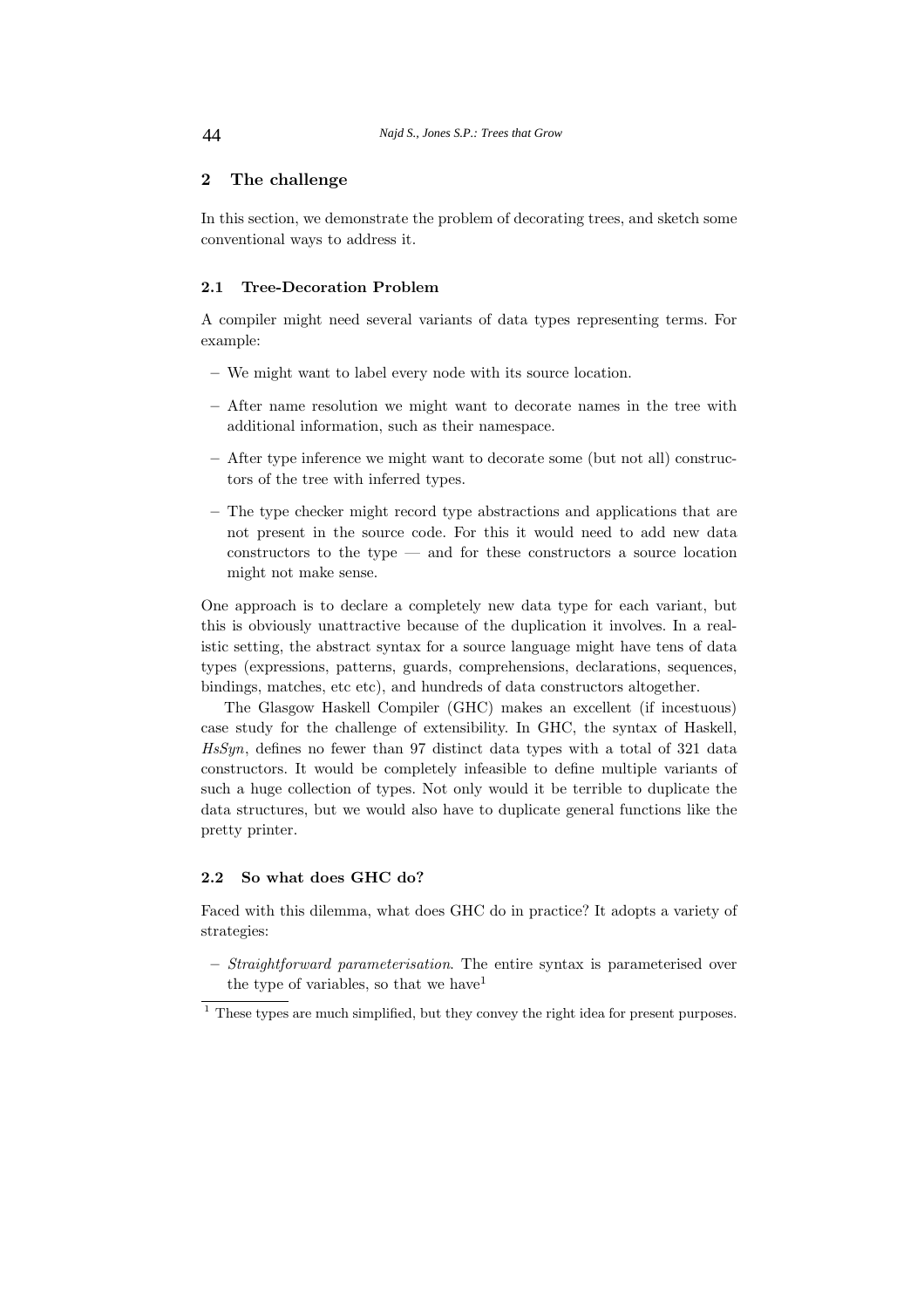parse  $:: String \rightarrow HsExpr RdrName$  $rename :: HsExpr RdrName \rightarrow HsExpr Name$  $typecheck::HsExpr Name \rightarrow HsExpr Id$ 

For example, the type checker replaces each Name with an Id; the latter is a Name decorated with a Type.

**–** Extra data constructors. The data types include parts like

data  $HsPat$  id  $= \ldots$ 

 $\lceil \text{ConPat} \rceil$  id  $\lceil \text{located (HsPat id)} \rceil$ | ConPatOut id ... other fields ...

where the type checker replaces all uses of  $ConPat$  with  $ConPatOut$ . This is clearly unsatisfactory because the passes before the type checker will never meet a  $ConPatOut$  but there is no static guarantee of that fact.

**–** Alternating data types. GHC needs to pin a source location on every sourcesyntax node (e.g., for reporting errors). It does so by alternating between two types. In the ConPat constructor above, the Located type is defined thus:

**data** Located  $x = L$  SrcLoc x

So there is a type-enforced alternation between  $HsPat$  and Located nodes. This idiom works quite well, but is often tiresome when traversing a tree because there are so many L nodes to skip over.

**–** Phase-indexed fields. GHC uses the power of type families (Chakravarty et al. [2005]) to describe fields that are present only before or after a specific phase. For example, we see

**data**  $HsExpr$   $id = \ldots$ | ExplicitPArr (PostTc id Type) [LHsExpr id ]

where the  $PostTc$  type family is defined thus:

**type family** PostTc id a **type instance**  $PostTc$  RdrName  $a = ()$ **type instance**  $PostTc$  Name  $a = ()$ **type instance**  $PostTc$  Id  $a = a$ 

This idiom makes use of the fact that  $HsSum$  is parameterised on the type of identifiers, and that type makes a good proxy for the compiler phase. So the first field of an  $Explicit Parr$  is () after parsing and after renaming, but is Type after type checking.

All this works well enough for GHC, but it is very GHC-specific. Other tools want to parse and analyse Haskell source code define their own data types; the widelyused library haskell-src-exts is a good example. Even GHC defines a completely separate data type for Template Haskell in Language.Haskell.TH .Syntax .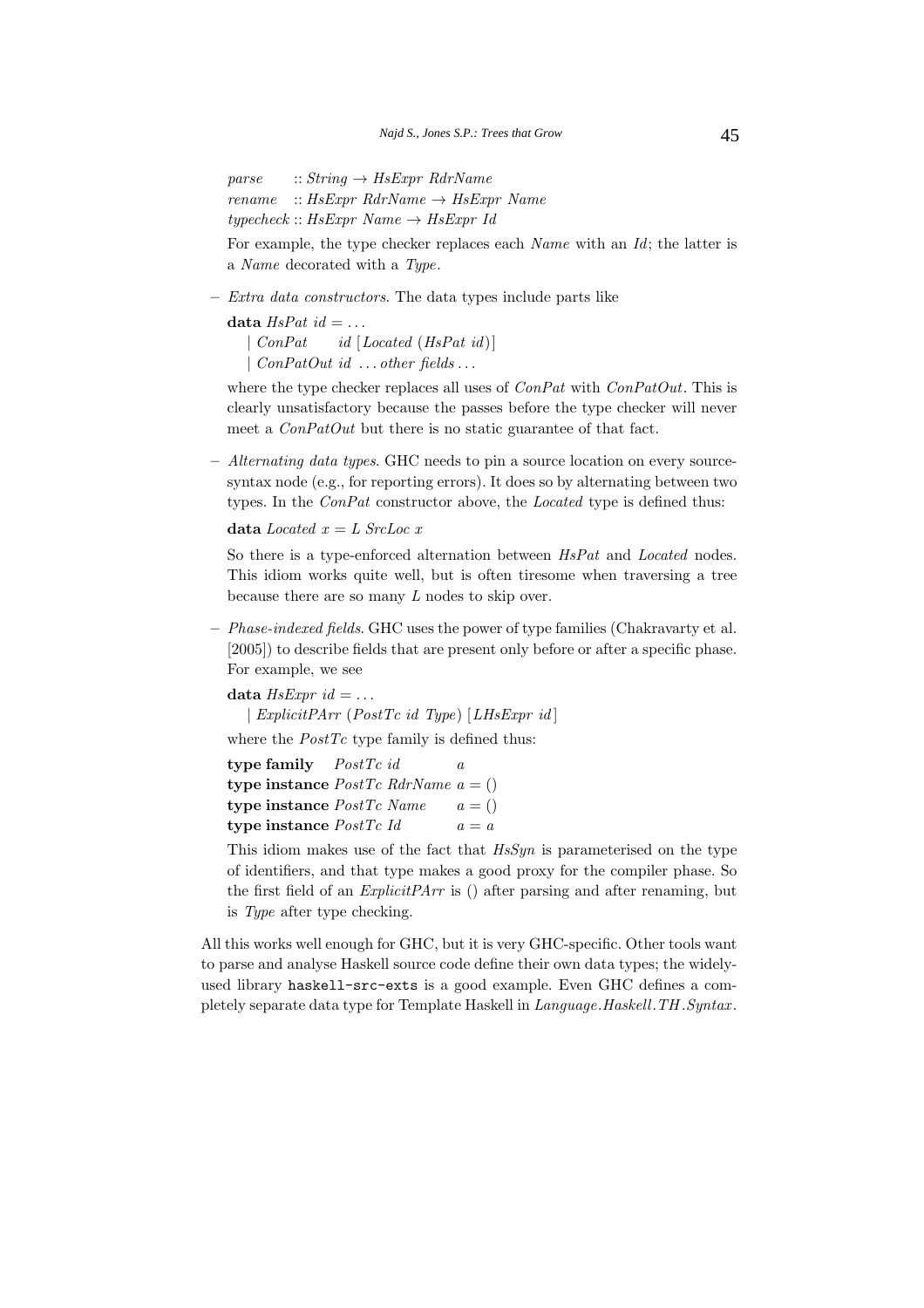These data types rapidly get out of sync, and involve a great deal of duplicated effort.

# **3 An idiom that supports data type extension**

We now introduce a programming idiom that allows data types to be extended in more systematic way than the ad-hoc tricks described above.

We explain our solution with a running example. This paper is typeset from a literate Haskell source file using lhs2TeX [Hinze and Löh, 2015], and the code runs on GHC 8.0 using a set of well-established language extensions.

{-# LANGUAGE TypeFamilies, DataKinds, ConstraintKinds #-} {-# LANGUAGE GADTs, EmptyCase, StandaloneDeriving #-} {-# LANGUAGE TypeOperators, PatternSynonyms #-} {-# LANGUAGE FlexibleInstances, FlexibleContexts #-} **import** GHC .Types (Constraint)

# **3.1 Extensible ADT Declarations**

As a running example, consider the following language of simply-typed lambda terms with integer literals, and explicit type annotations:

 $i \in \text{integers}$  $x, y \in \text{variables}$  $A, B, C \in \text{Type} ::= \text{Int} | A \rightarrow B$  $L, M, N \in EXP ::= i | x | M :: A | \lambda x. N | L M$ 

In Haskell, the language above can be declared as the following data types:

| data $Exp = Lit$ Integer | type $Var = String$ |
|--------------------------|---------------------|
| $\mid$ Var Var           | : data $Type = Int$ |
| $\mid$ Ann Exp Typ       | ÷.<br>  Fun Typ Typ |
| Abs Var Exp              | ÷                   |
| App Exp Exp              |                     |

The data type  $Exp$  is not extensible. Our idea is to make it extensible like this: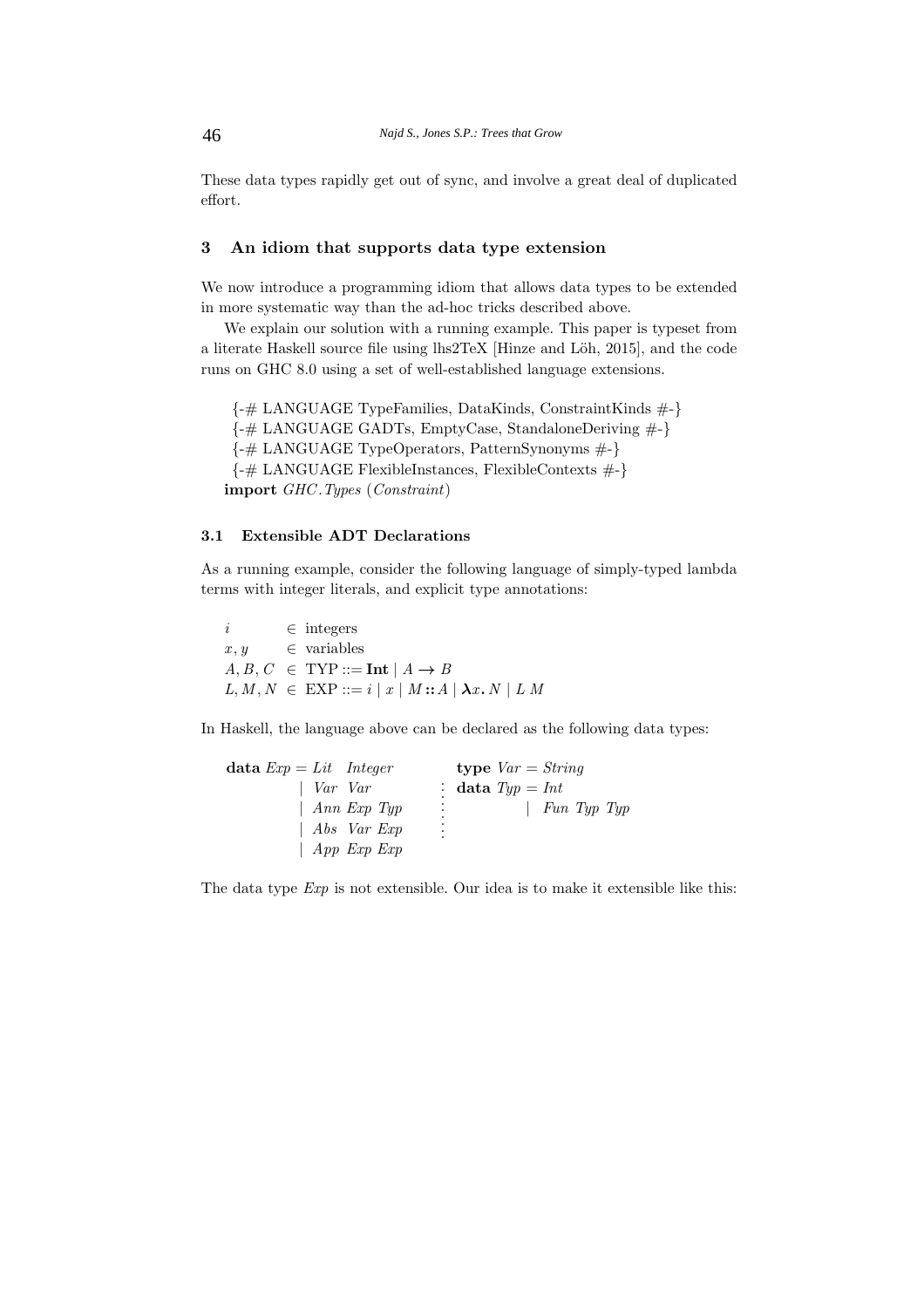| data $Exp_X \xi = Lit_X$ $(X_{Lit} \xi)$ Integer |                                                                                                                     | type family $X_{Lit} \xi$   |
|--------------------------------------------------|---------------------------------------------------------------------------------------------------------------------|-----------------------------|
| $Var_X$ $(X_{Var} \xi)$ $Var$                    |                                                                                                                     | type family $X_{Var} \xi$   |
|                                                  | $\mid$ Ann <sub>X</sub> $(X_{Ann} \xi)$ (Exp <sub>X</sub> $\xi$ ) Typ                                               | : type family $X_{Ann} \xi$ |
|                                                  | $Abs_X$ $(X_{Abs} \xi)$ $Var$ $(Exp_X \xi)$ : type family $X_{Abs} \xi$                                             |                             |
|                                                  | $\mid$ App <sub>X</sub> $(X_{App} \xi)$ $(\text{Exp}_X \xi)$ $(\text{Exp}_X \xi)$ $\cdot$ type family $X_{App} \xi$ |                             |
| $Exp_X$ $(X_{Exp} \xi)$                          |                                                                                                                     | type family $X_{Exp} \xi$   |

In this new data type declaration:

- $-\xi$  is a type index to  $Exp_X$ . We call  $\xi$  the *extension descriptor*, because it describes which extension is in use. For example  $Exp<sub>X</sub>$  TC might be a variant of  $Exp<sub>X</sub>$  for the type checker for a language; we will see many examples shortly.
- Each data constructor C has an extra field of type  $X_C \xi$ , where  $X_C$  is a type family, or type-level function [Chakravarty et al., 2005]. We can use this field to extend a data constructor with extra fields (Section 3.3). For example, if we define  $X_{App}$  TC to be Typ, the App constructor of a tree of type  $Exp_X$  TC will have a Typ field.
- The data type has one extra data constructor  $Exp_X$ , which has one field of type  $X_{Exp}$  ξ. We can use this field to extend the data type with new constructors (Section 3.4).

Now, we can use the above extensible data type to define a completely undecorated (UD) variant of  $Exp<sub>X</sub>$  as follows.

| type $Exp^{UD} = Exp_X UD$          | type instance $X_{Ann}$ $UD = Void$   |
|-------------------------------------|---------------------------------------|
| $data$ $U\!D$                       | : type instance $X_{Abs}$ $UD = Void$ |
| type instance $X_{Lit}$ $UD = Void$ | : type instance $X_{App}$ $UD = Void$ |
| type instance $X_{Var}$ $UD = Void$ | : type instance $X_{Exp}$ $UD = Void$ |

Since the non-decorated variant does not introduce any forms of extensions, all mappings are set to  $Void^2$  which is declared (in *Data.Void*) like this:

| data Void                                 | : absurd :: $Void \rightarrow a$  |
|-------------------------------------------|-----------------------------------|
| void :: Void                              | : absurd $m = \cose m$ of $\{\}\$ |
| $void = error$ "Attempt to evaluate void" |                                   |

That is, Void is a data type with no constructors, so it is inhabited only by bottom.

 $2$  ignoring the bottom type, () is used for empty field decorations, since for products (constructor fields) types  $((\cdot), A)$  and  $(A,())$  are isomorphic to A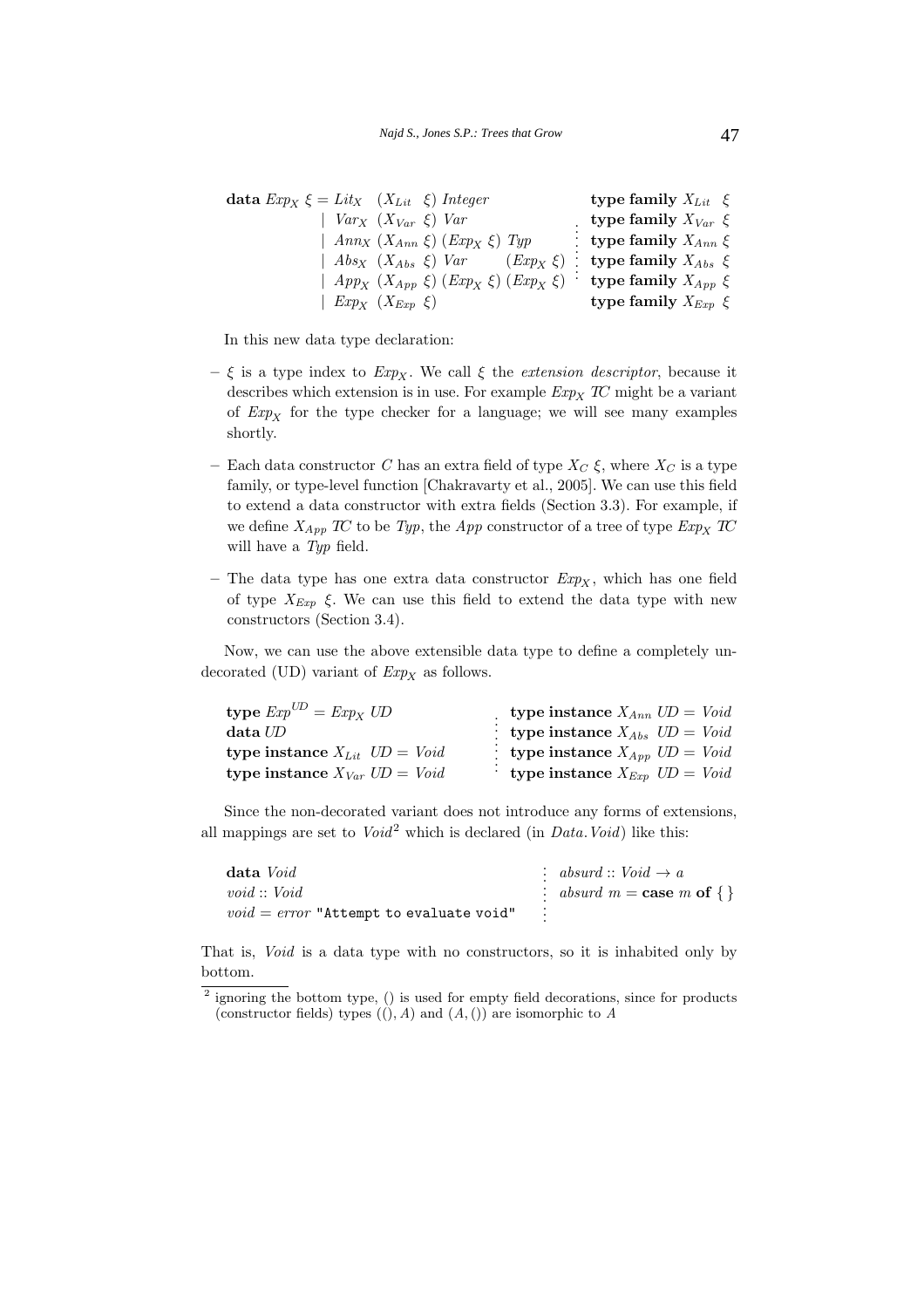With this instantiation,  $Exp<sub>X</sub>$  UD is almost exactly<sup>3</sup> isomorphic to the original data type Exp; that is, there is a 1-1 correspondence between values of  $Exp<sub>X</sub>$  UD and values of Exp.

The alert reader may realise that the **type instance** declarations can all be omitted because, in the absence of such instances,  $X_{Ann}$  UD is irreducible and hence is an empty type just like *Void*. But then there is no way to prevent clients of  $Exp_X$  UD from accidentally *adding* an instance for  $X_{Ann}$  UD, so we generally prefer to prevent that by giving an explicit instance.

# **3.2 Pattern Synonyms for Convenience**

One can program directly over the new  $Exp<sub>X</sub>$  type, but it is a bit less convenient than it was with the original Exp data type:

- **–** When pattern matching, we must ignore the extra field in each constructor.
- **–** When constructing, we must supply void in the extra field.

For example:

 $incLit :: Exp \rightarrow Exp$ incLit  $(Lit i) = Lit (i + 1)$  $incLit \quad e \qquad \qquad = e$  $incLit_X :: Exp^{UD} \rightarrow Exp^{UD}$  $incLit_X (Lit_X = i) = Lit_X void (i + 1) -$  Tiresome clutter  $incLit_X e = e$ 

Solving this kind of inconvenience is exactly what pattern synonyms were invented for [Pickering et al., 2016]. We may define a pattern synonym thus

**pattern**  $Lit^{UD}$  :: Integer  $\rightarrow Exp^{UD}$  $\textbf{pattern}\;\; Lit^{UD}\;\;i \leftarrow Lit_{X}\;{\underline{\quad}}\;\;\;\;i$ where  $Lit^{UD}$   $i = Lit_X$  void i

and similarly for all the other data constructors. This is a so-called bidirectional pattern synonym. In a pattern  $Lit^{\text{UD}}$  i expands to  $Lit_X = i$ , while in a term  $Lit^{UD}$  i expands to  $Lit_X$  void i. So now we can write

 $incLit_X :: Exp^{UD} \rightarrow Exp^{UD}$ inclit<sub>X</sub> (Lit<sup>UD</sup> i) = Lit<sup>UD</sup> (i+1) -- No tiresome clutter  $incLitx$  e

<sup>&</sup>lt;sup>3</sup> We say "almost exactly" because the term value  $Exp<sub>X</sub>$  void has no counterpart in Exp; alas Haskell lacks an entirely uninhabited type. We can simply hide the constructor  $Exp<sub>X</sub>$  from the client users to ameliorate this problem.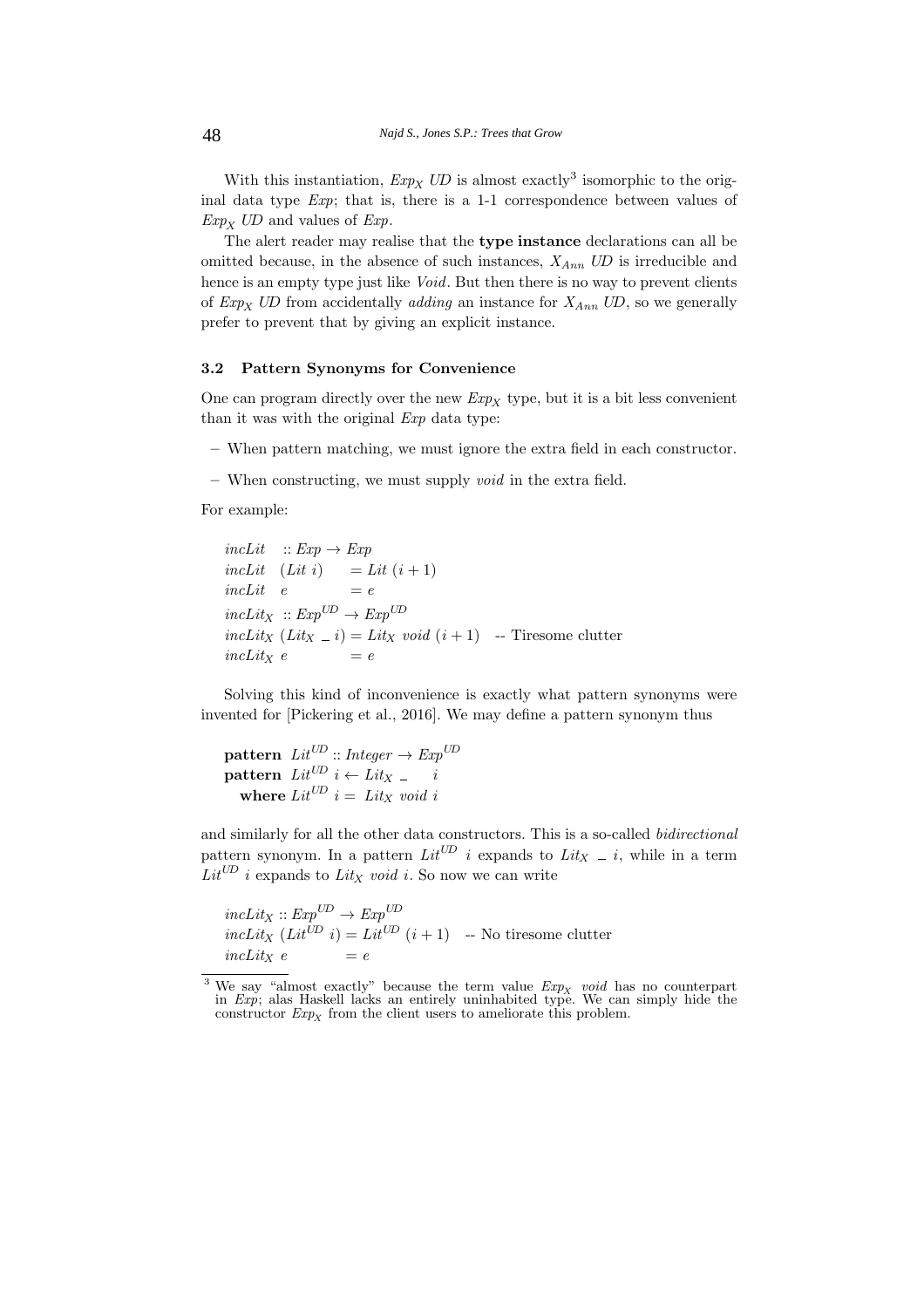## **3.3 New Field Extensions**

Now, consider the following simple type system for our example language.

$$
\boxed{\Gamma \vdash M : A}
$$
\n
$$
\boxed{\Gamma \vdash M : A}
$$
\n
$$
\boxed{\Gamma \vdash i : \text{Int}} \quad \boxed{\Gamma \vdash x : A}
$$
\n
$$
\boxed{\Gamma \vdash M : A : A}
$$
\n
$$
\boxed{x : A, \Gamma \vdash N : B}
$$
\n
$$
\boxed{\Gamma \vdash L : A \to B \quad \Gamma \vdash M : A}
$$
\n
$$
\boxed{\Gamma \vdash \lambda x. N : A \to B}
$$
\n
$$
\boxed{\Gamma \vdash L M : B}
$$

Before type checking, often abstract syntax trees (ASTs) are processed by a type inference engine. The output of the type inference engine is the same input tree decorated with additional type information. Type inference helps users to leave certain bits of their programs without explicit type annotations. Type inference also helps in simplifying the type checker: after type inference, and decorating the trees with the additional type information, type checking becomes a straightforward syntax-directed recursive definition. To accommodate for the additional information in the output, we need larger trees, and hence we need to extend the original declarations. For instance, the following highlights the required changes to the non-extensible Exp data type:

$$
\mathbf{data}\; Exp = \ldots | \; App \; \; Type \; \; Exp \; \; Exp
$$

The definition is just like that of  $Exp$ , save for extending constructor  $App<sub>X</sub>$ with a new field of type  $Type$ , as highlighted above. The duplication is unpleasant (particularly when the data type is much larger).

In the extensible setting both non-decorated and decorated variants of  $Exp$ can be defined as extensions to the same base extensible data type  $Exp<sub>x</sub>$ . Following the same approach as before, we can also define a decorated variant of  $Exp_X$  suitable for type checking (TC) based on  $Exp_X$  as follows.

| type $Exp^{TC} = Exp_X TC$        | <b>type instance</b> $X_{Ann}$ $TC = Void$ |  |
|-----------------------------------|--------------------------------------------|--|
| $data \, TC$                      | : type instance $X_{Abs}$ $TC = Void$      |  |
| type instance $X_{Lit}$ TC = Void | : type instance $X_{App}$ $TC = Type$      |  |
| type instance $X_{Var}$ TC = Void | type instance $X_{Exp}$ $TC = Void$        |  |

The difference (highlighted) is just that the App constructor gets an extra field of type Typ, just as required.

The pattern synonyms for  $Exp^{TC}$  can be defined as before, save for constructor  $App<sub>X</sub>$  that takes an extra argument for the new field introduced by the extension, as highlighted below:

 $\textbf{pattern } App^{\textcolor{black}{TC}} \ :: \mathit{Typ} \rightarrow \mathit{Exp}^{\textcolor{black}{TC}} \rightarrow \mathit{Exp}^{\textcolor{black}{TC}} \rightarrow \mathit{Exp}^{\textcolor{black}{TC}}$  $\textbf{pattern } App^{\textit{TC}}$  | a | l m = App<sub>X</sub> a l m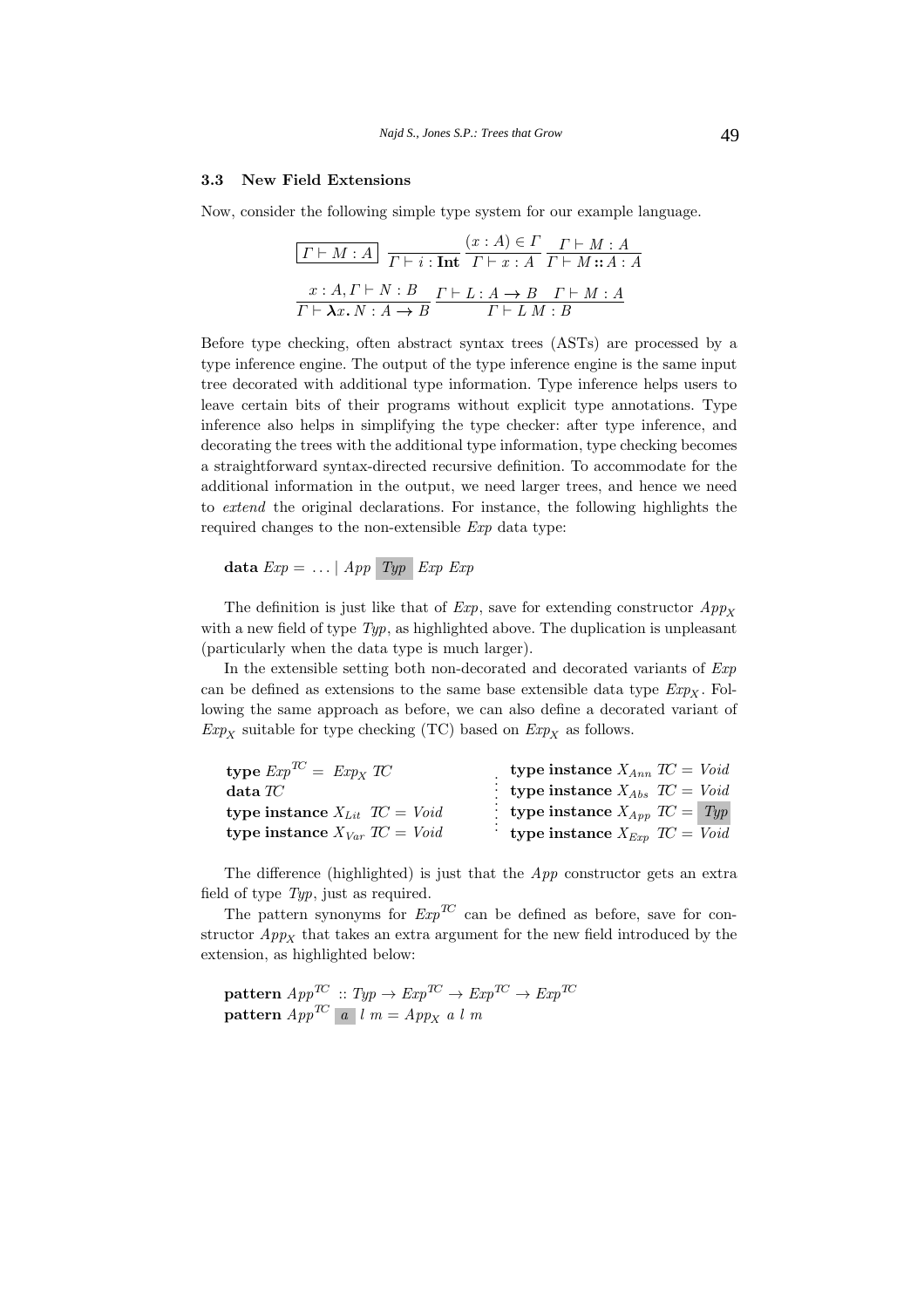## **3.4 New Constructor Extensions**

We could as well consider scenarios where extended data types introduce new constructors. For instance, consider a simple partial evaluation (PE) pass over the trees, where  $\beta$ -redices are normalised away in an input tree. After reducing a redex to a value, the partial evaluator stores the value as a relevant node inside the tree. To be able to decorate the tree with this new information (i.e., values), often new constructors should be introduced to the declarations. For instance, the following highlights the required changes (i.e., the new constructor Val) to the non-extensible Exp data type:

data  $Val = \ldots$ **data**  $Exp = \ldots |$  *Val Val* 

We can still reuse our extensible data type  $Exp<sub>X</sub>$  to define a variant suitable for such partial evaluation (PE) by extending it with a new constructor  $Val^{PE}$  as

| type $Exp^{PE} = Exp_X PE$          | type instance $X_{Ann}$ $PE = Void$   |
|-------------------------------------|---------------------------------------|
| $data$ $PE$                         | : type instance $X_{Abs}$ $PE = Void$ |
| type instance $X_{Lit}$ $PE = Void$ | : type instance $X_{App}$ $PE = Void$ |
| type instance $X_{Var}$ PE = Void   | type instance $X_{Exp}$ $PE =  Val $  |

The pattern synonyms for  $Exp<sub>X</sub>$  PE can be defined as before, except that we introduce a new pattern synonym  $Val^{PE}$  that represents the new constructor introduced by the extension, as highlighted below:

**pattern**  $Val^{PE} :: Val \rightarrow Exp^{PE}$ **pattern**  $Val^{PE} v = Exp_X v$ 

### **3.5 Normal Functions on Extended Data Types**

Aided by the pattern synonyms, programming over the extended data type feels very much like programming over an ordinary non-extensible data type. For example, here is a type checker following the typing rules in Section 3.3:

 $check:: Exp^{TC} \rightarrow [(Var, Type)] \rightarrow Type \rightarrow Bool$  $check (Lit^{TC})$   $-$  Int  $= True$ check  $(Var^{TC} \t x)$   $\Gamma c$  = maybe False ( $\equiv c$ ) (lookup x  $\Gamma$ ) check  $(Ann^{TC} \t m a) \t \Gamma c = a \equiv c \wedge check \t m \t \Gamma c$ check  $(Abs^{TC} \quad x \quad n) \ \Gamma \ (Fun \ a \ b) = check \ n \ ((x, a) : \Gamma) \ b$ check  $(App^{TC} a l \ m) \Gamma c$  = check  $l \Gamma$  (Fun a c)  $\wedge$  check  $m \Gamma a$  $check =$   $= False$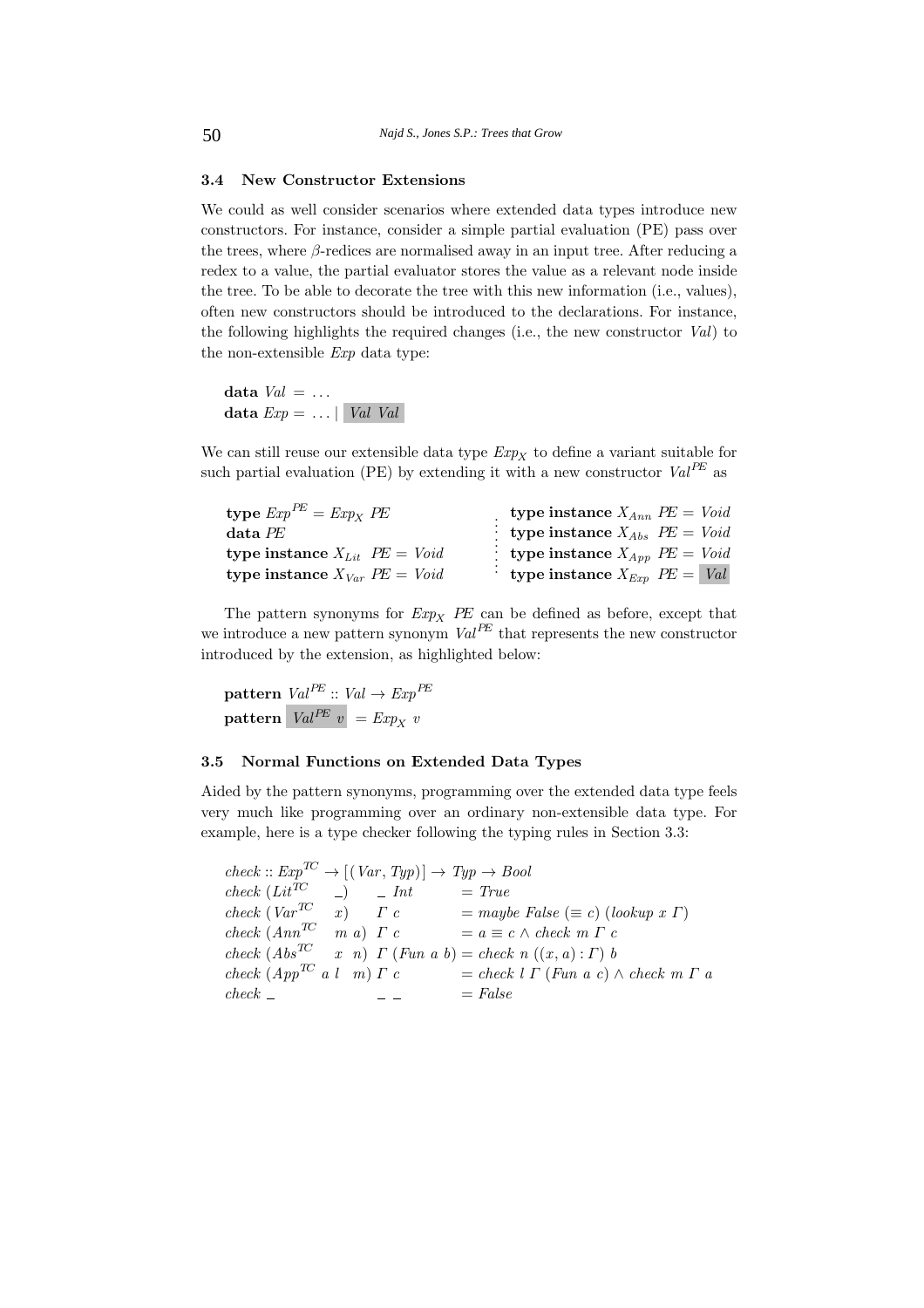One significant annoyance is that GHC is not yet clever enough to know when pattern synonyms are exhaustive, so the pattern-match exhaustiveness checker is effectively powerless.

### **3.6 Generic Functions on Extensible Data Types**

We can sometimes exploit the common structure inherited from an extensible data type, to define generic functions acting uniformly over the extending data types. For instance, we can define a generic printer function once and reuse it for the extended data types. Let us begin with a simple printer that ignores the decorations introduced as new fields in the data type. For instance, such a printer works the same for both the undecorated data type  $Exp^{UD}$  and the decorated data type  $Exp^{TC}$ . Compilers often use such printers across multiple phases to print terms while reporting error messages.

For the new constructor extensions, we can either ignore them like we do for the new fields, or use function parameters to handle printing of these new constructors. We choose to do the latter in the following example.

 $printT :: Type \rightarrow String$  $printT \; Int \qquad \qquad = "Int"$ printT (Fun a b)  $= "(" + printT a +") \rightarrow " + printT b$  $printE :: (X_{Exp} \xi \rightarrow String) \rightarrow Exp_X \xi \rightarrow String$ printE  $(Lity - i)$  = show i  $printE = (Var_X = x) = x$ printE p  $(Ann_X \_ m a) = "(" + printE p m + ")::(" + printT a + ")"$ printE  $p$   $(Abs_{X} = x n) = " \lambda" + x + " \cdot" + printE p n$ printE p  $(App_X \_l m) = "(" + printE p l + "") (" + printE p m + ")"$ printE p  $(Exp_x \xi)$  = p  $\xi$ 

Above, we chose to pass explicitly the function parameters used for printing the possible new constructors. We could as well use type classes.

Having defined the above generic printer, we can reuse it to define printers for extending data types  $Exp^{U\!D}$ ,  $Exp^{T\!C}$ , and  $Exp^{PE}$  as follows.

| $printE^{UD} :: Exp^{UD} \rightarrow String$ | $printE^{PE} :: Exp^{PE} \rightarrow String$            |
|----------------------------------------------|---------------------------------------------------------|
| $printE^{UD} = printE$ absurd                | : $printE^{PE} = printE p$                              |
| $printE^{TC} :: Exp^{TC} \rightarrow String$ | where $p v = "{\mathcal{H}} " + show v + "\mathcal{H}"$ |
| $printE^{TC} = printE$ absurd                | deriving instance Show Val                              |

Since both  $Exp^{UD}$  and  $Exp^{TC}$  introduce no new constructors, the parameters passed to the generic function does plain matching on empty types. For  $Exp^{PE}$ , however, we pass a printer function handling values of the new constructor Val.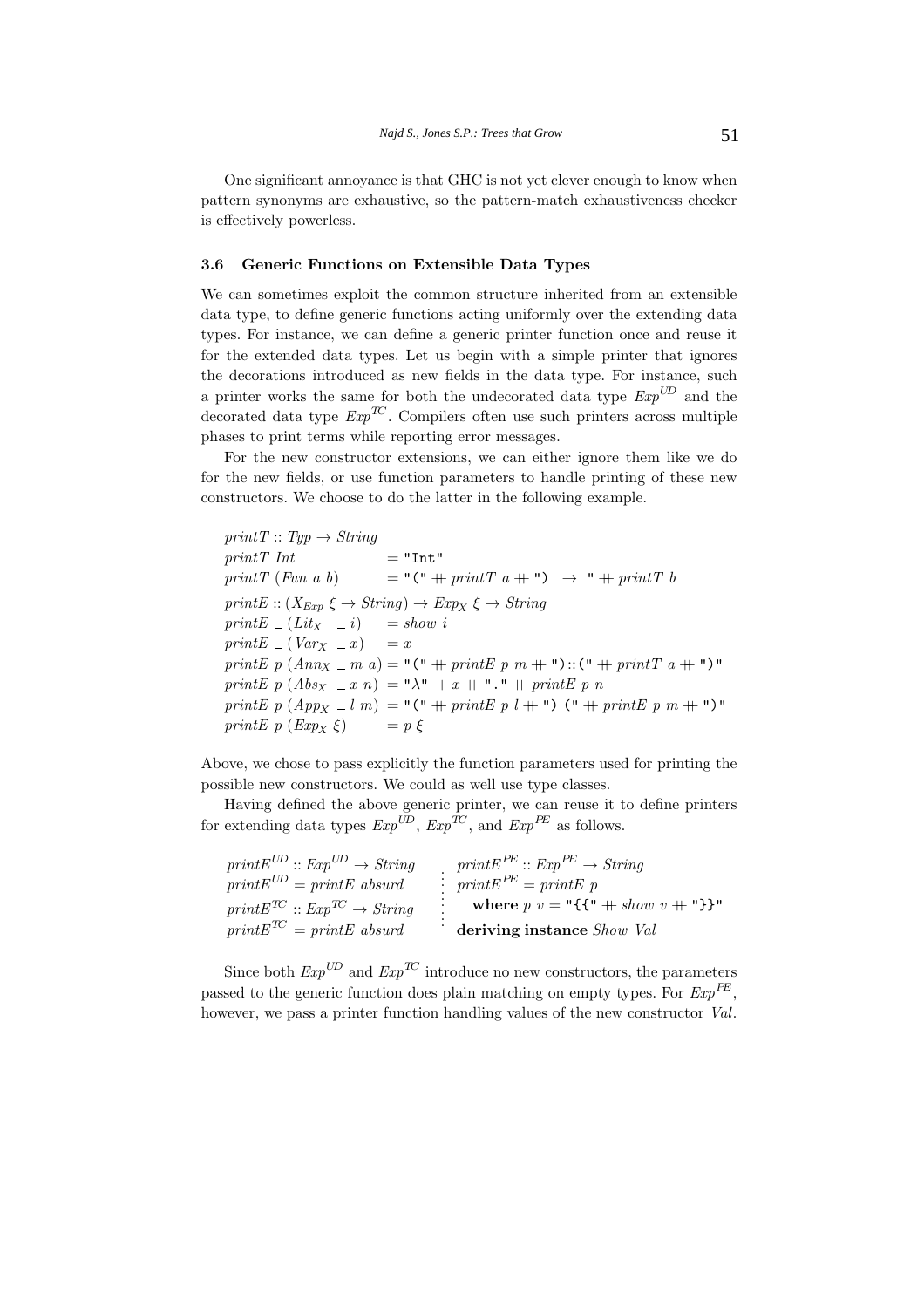## **3.7 Type Classes for Extensible Data Types**

For the generic printer  $printE$ , we chose to ignore the new field extensions. We could as well make a variant that also prints the new field extensions. Such a printer is useful for debugging purposes. To implement such a printer for  $Exp<sub>X</sub>$ , as before, we need to provide five more function parameters to handle new field extensions in each of the five constructors. The type of generic function then becomes

printE ::  $(X_{Lit} \xi \to String) \to (X_{Var} \xi \to String) \to (X_{Ann} \xi \to String) \to$  $(X_{Abs} \xi \rightarrow String) \rightarrow (X_{App} \xi \rightarrow String) \rightarrow (X_{Exp} \xi \rightarrow String) \rightarrow$  $Exp_X \xi \rightarrow String$ 

Here, with this approach, genericity comes at the price of a long list of parameters that need to be passed around. But this is exactly what Haskell's type classes were designed to solve! We can instead write<sup>4</sup>

**instance** (Show  $(X_{Lit} \xi)$ , Show  $(X_{Var} \xi)$ , Show  $(X_{Ann} \xi)$ , Show  $(X_{Abs} \xi)$ , Show  $(X_{App} \xi)$ , Show  $(X_{Exp} \xi)$   $\Rightarrow$ Show  $(Exp_X \xi)$  where  $show = ...$ 

and all the extra parameter passing becomes invisible.

Using the constraint kinds extension in GHC, we can make the process of declaring such generic instances easier by abstracting over the constraint as

**type** Forall<sub>X</sub> ( $\phi$  :: \*  $\rightarrow$  Constraint)  $\xi$  $= (\phi (X_{Lit} \xi), \phi (X_{Var} \xi), \phi (X_{Ann} \xi))$ ,  $\phi$   $(X_{Abs} \xi)$ ,  $\phi$   $(X_{App} \xi)$ ,  $\phi$   $(X_{Exp} \xi)$ 

Hence by using above, the header of the instance declaration for  $Exp<sub>X</sub>$  becomes as simple as

**instance** Forall<sub>X</sub> Show  $\xi \Rightarrow$  Show (Exp<sub>X</sub>  $\xi$ ) where  $show = ...$ 

In this case, and many others, we can even use Haskell's automatic (standalone) instance deriving to implement the show method for us:

**deriving instance**  $Forall_X$  Show  $\xi \Rightarrow$  Show  $(Exp_x \xi)$ 

<sup>&</sup>lt;sup>4</sup> The type checker complains about the decidablity of type class resolution, because the constraints in the instance context are no smaller than those in the head. There-<br>fore, we need to supply the compiler with a  $-XUndecidableInstance$  flag, because we, as the programmers, know that the process is terminating for our use cases.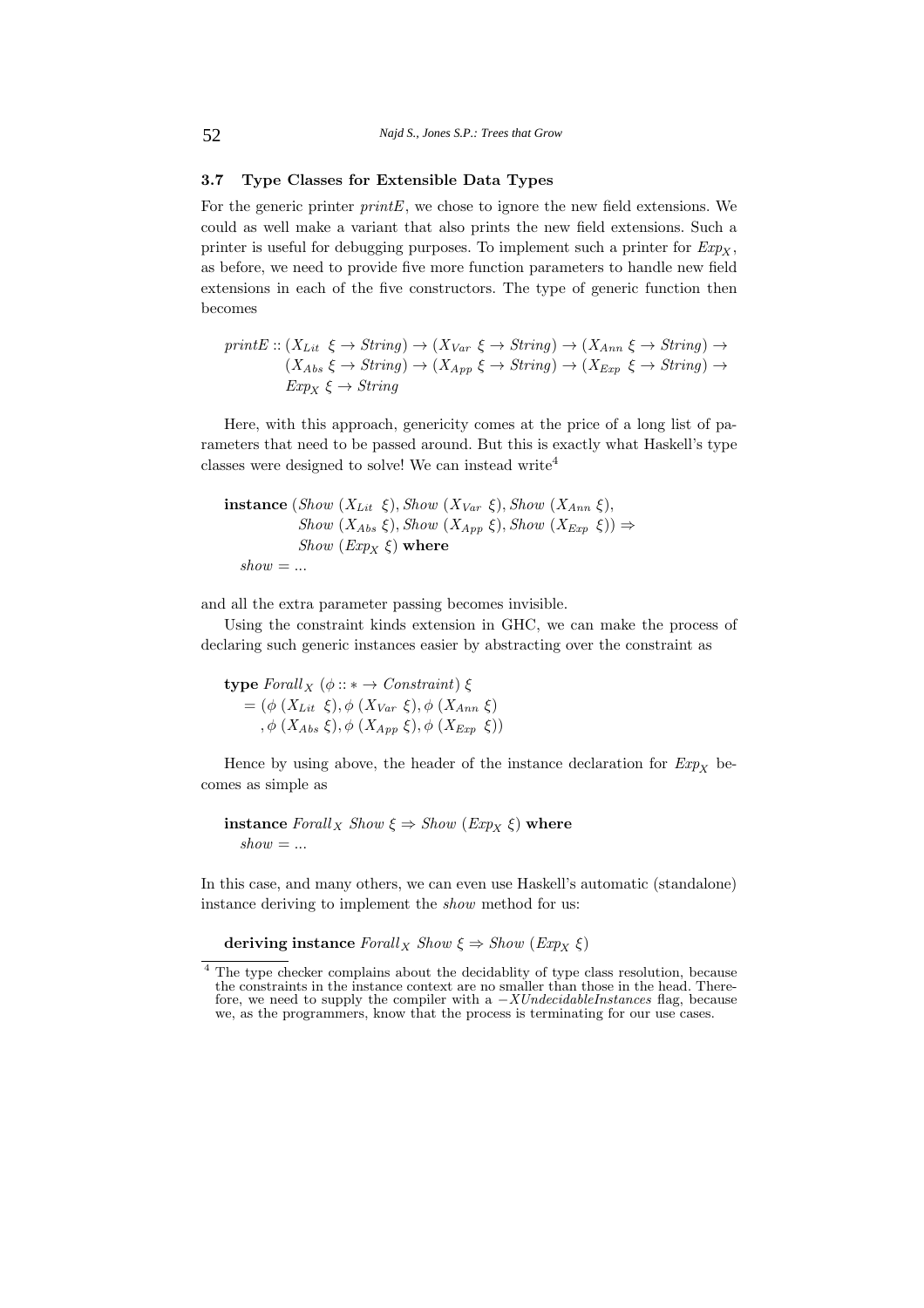### **3.8 Replacing Constructors**

In some compiler passes, changes to trees can be beyond mere extensions. For instance, a pass may require the type of a field in a constructor to change. Consider the common pass in compilers where a chain of term applications are grouped together to form a saturated application where the term at the head of the chain is directly applied to a list of terms (often with  $\eta$ -expansions so that the size of the arguments list matches the arity of the head term). In our running example, to store the result of the saturation pass in a variant of  $Exp$ , we *change* the type of the arguments in constructor  $App$  to a list of terms:

$$
\mathbf{data}\; Exp = \ldots \mid App\; Exp \; [Exp]
$$

Such a change to the type of a field in a constructor, and in general changes to a constructor beyond what can be achieved by adding new fields (and smart use of pattern synonyms) can still be achieved following our idiom by replacing the constructor with a new one.

The act of replacing a constructor can be seen as two distinct extensions: (a) adding a new constructor, (b) removing the old constructor. Removing a constructor is achieved by extending it with a new field of an empty type. As mentioned earlier, Haskell does not have such an empty type, as all types are inhabited by bottom, but we can achieve a similar result by not exposing the removed constructor to the client user (as a part of the interface of the extended data type).

Assuming  $App<sub>X</sub>$  is not exposed to the client users, the following defines a variant of  $Exp_X$  with fully saturated applications (SA), where the type of arguments in application terms is changed to a list of terms .

| type $Exp^{SA} = Exp_X SA$                  | type instance $X_{Ann} S A = Void$    |
|---------------------------------------------|---------------------------------------|
| $data\,\mathit{SA}$                         | : type instance $X_{Abs}$ $SA = Void$ |
| type instance $X_{Lit}$ $SA = Void$         | : type instance $X_{App}$ $SA = Void$ |
| type instance $X_{Var} S A = V \text{o} id$ | : type instance $X_{Exp}$ SA          |
|                                             | $= (Exp^{SA}, [Exp^{SA}])$            |

Now the new exposed application constructor can be defined by the following pattern synonym:

 ${\bf pattern}~App^{SA}::Exp^{SA} \rightarrow [Exp^{SA}]\rightarrow Exp^{SA}$  $\textbf{pattern } App^{\textbf{SA}}\;l\;ms = Exp_X\;\; (l, ms)$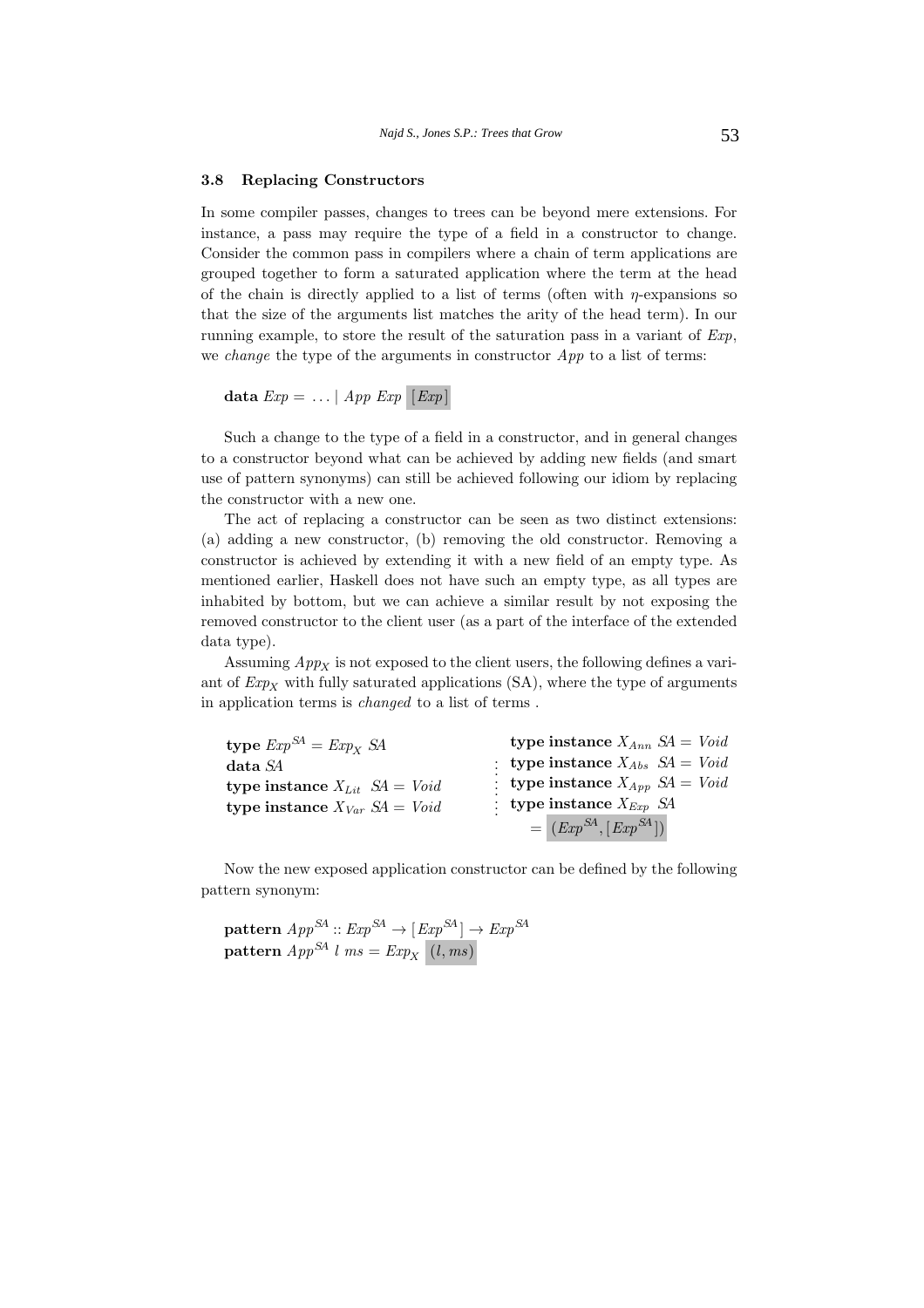# **3.9 Extensions Using Type Parameters**

The running example we considered so far has had no type parameters, besides the extension descriptor parameter that we have introduced. Many of the data types that we want to extend do have type parameters. For instance, consider a variant of Exp that is parametric at the type of variables:

**data**  $Exp \alpha = \ldots | Var \alpha | Abs \alpha (Exp \alpha)$ 

Also consider a variant of the above with additional **let** expressions, as often introduced by passes such as let-insertion:

**data**  $Exp \alpha = \ldots \mid Let \alpha (Exp \alpha) (Exp \alpha)$ 

Our idiom can also describe such an extension even though the extension (i.e., type variables in **let** bindings) is referring to the type parameter  $\alpha$ . The general idea is to directly pass the type parameters in a constructor to the corresponding extension type functions:

| $\textbf{data}~Exp_{X}~\xi~ \alpha $                                                  |                                     |
|---------------------------------------------------------------------------------------|-------------------------------------|
| $= Lit_X$ $(X_{Lit} \xi   \alpha)$ Integer                                            | type family $X_{Lit} \xi   \alpha $ |
|                                                                                       | type family $X_{Var} \xi \alpha$    |
| $Var_X$ $(X_{Var} \xi   \alpha)$ $Var$                                                | : type family $X_{Ann} \xi \alpha$  |
| $\mid$ Ann <sub>X</sub> $(X_{Ann} \xi \alpha)$ (Exp <sub>X</sub> $\xi \alpha$ ) Typ   |                                     |
| $(Exp_X \xi \alpha)$<br>$ $ Abs <sub>X</sub> (X <sub>Abs</sub> $\xi   \alpha$ ) Var   | : type family $X_{Abs} \xi \alpha$  |
|                                                                                       | type family $X_{App} \xi \alpha$    |
| $\mid$ $App_{X}$ $(X_{App} \xi \alpha)$ $(Exp_{X} \xi \alpha)$ $(Exp_{X} \xi \alpha)$ | type family $X_{Exp} \xi \alpha$    |
| $Exp_X$ $(X_{Exp} \xi \alpha)$                                                        |                                     |

The extension introducing **let** expressions (LE) is defined same as before, this time with access to the type parameter:

 $\textbf{type} \; Exp^{LE} \; \boxed{\alpha} \; = \mathit{Exp}_X \; IE \; \boxed{\alpha}$ **data** LE **type instance**  $X_{Lit}$   $\overline{LE}$   $\alpha$  = Void **type instance**  $X_{Var}$   $\overline{LE}| \alpha| = \text{Void}$ . . . . . . . . . **type instance**  $X_{Ann}$   $\overline{LE}$   $\alpha = \text{Void}$ **type instance**  $X_{Abs}$   $\overline{LE}$   $\alpha$  = Void **type instance**  $X_{App}$   $\overline{LE}$   $\alpha = \text{Void}$  $\tt type instance \ X_{Exp} \ \ LE\|\alpha\|$  $= (\alpha, Exp^{LE} \alpha, Exp^{IE} \alpha)$ 

Now, we can define a pattern synonym for the new constructor as before:

**pattern**  $Let^{LE} :: \alpha \rightarrow Exp^{LE} \alpha \rightarrow Exp^{LE} \alpha \rightarrow Exp^{LE} \alpha$ **pattern** Let<sup>LE</sup> x m n = Exp<sub>X</sub>  $(x, m, n)$ 

Similarly, we can support extensible data types with more than one type variable by passing them all to the extension type functions.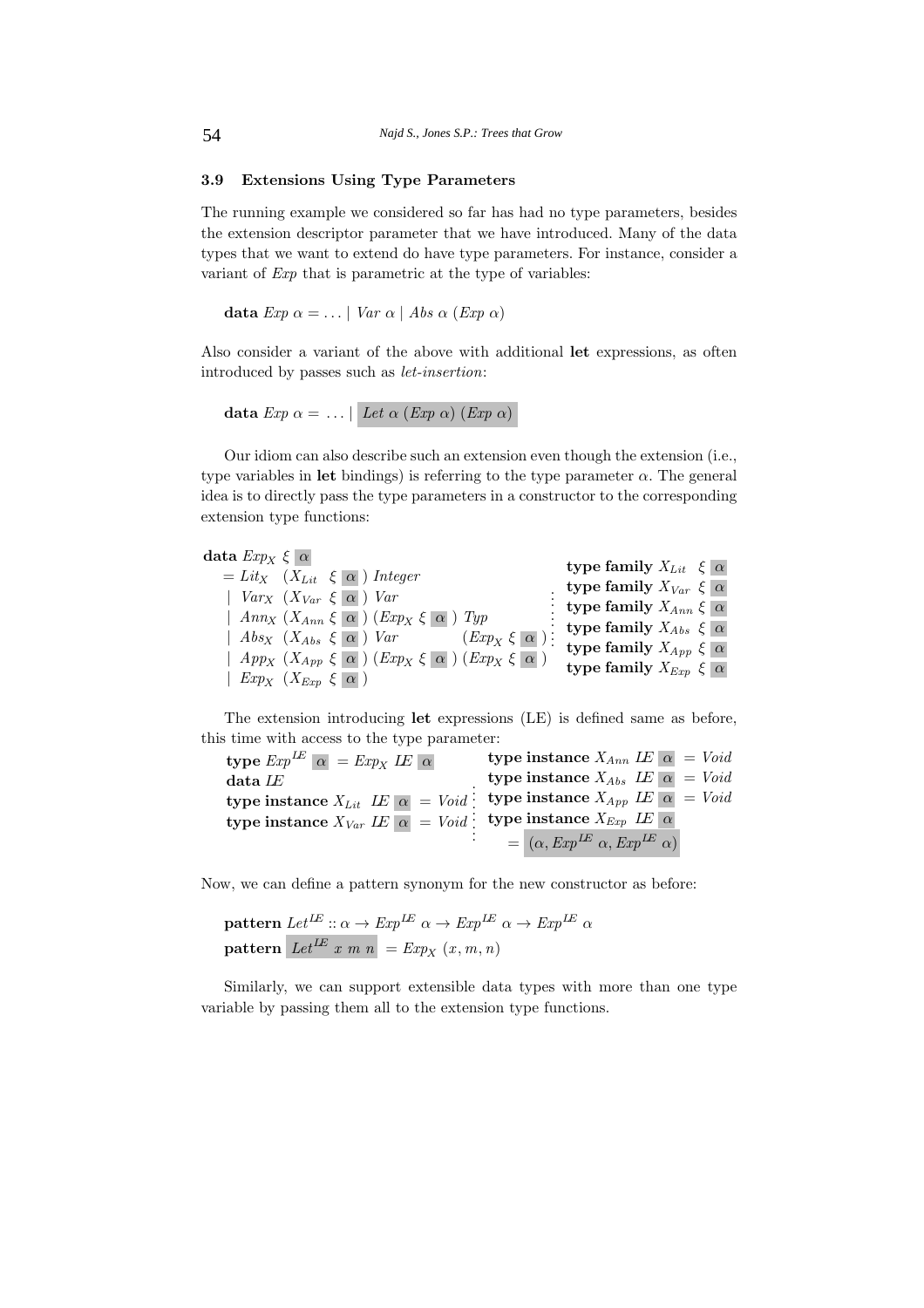## **3.10 Existentials and GADTs**

So far, we have considered extensibility in normal algebraic data type declarations. However, in GHC, data may be defined by generalised algebraic data type (GADT) declarations. For instance, consider the following GADT declaration of a simple embedded domain-specific language of constants, application, addition, and Boolean conjunction, with one existential variable  $a$  in  $App$ :

**data** Exp a **where**  $Con :: c \rightarrow Exp \ c$  $App :: Exp(a \rightarrow b) \rightarrow Exp a \rightarrow Exp b$  $Add :: Exp (Int \rightarrow Int \rightarrow Int)$  $And :: Exp (Bool \rightarrow Bool \rightarrow Bool)$ 

We cannot print terms of this type: due to the polymorphic type of the field in Con, we need a printer for values of type  $\alpha$  when printing  $Exp \alpha$ , and since  $a$  is locally quantified in  $App$  and unavailable outside, we cannot supply such a printer from outside. We need to extend constructor  $App$  to store a printer for a right inside the constructor:

## **data** Exp a **where**

 $App:: (a \rightarrow String) \rightarrow Exp (a \rightarrow b) \rightarrow Exp a \rightarrow Exp b$ ...

Our idiom scales to generalised algebraic data types and supports extensibility as above. To do so, we need to be able to access existential variables when defining extensions. As in the previous section, we can do so by simply passing the existential types to the extension type functions as well. For the above example, we have the following extensible declaration:

```
data Exp_X \xi a where
   Con_X :: X_{Con} \xi c \rightarrow c \rightarrow Exp_X \xi cApp_X :: X_{App} \xi a b \rightarrow Exp_X \xi (a \rightarrow b) \rightarrow Exp_X \xi a \rightarrow Exp_X \xi bAdd_X :: X_{Add} \xi \longrightarrow Exp_X \xi (Int \rightarrow Int \rightarrow Int)And_X :: X_{And} \xi \longrightarrow Exp_X \xi (Bool \rightarrow Bool \rightarrow Bool)Exp_X :: X_{Exp} \xi a \rightarrow Exp_X \xi atype family X_{Con} \xi c
type family X_{App} \xi a btype family X_{Add} \xi\therefore type family X_{Exp} \xi a
                                               .
                                               .
                                                 type family X_{And} ξ
```
We can now define a variant of  $Exp_{x}$ , where  $App_{x}$  is extended with a new field to store a printer  $(Pr)$  for the existential type  $a$ :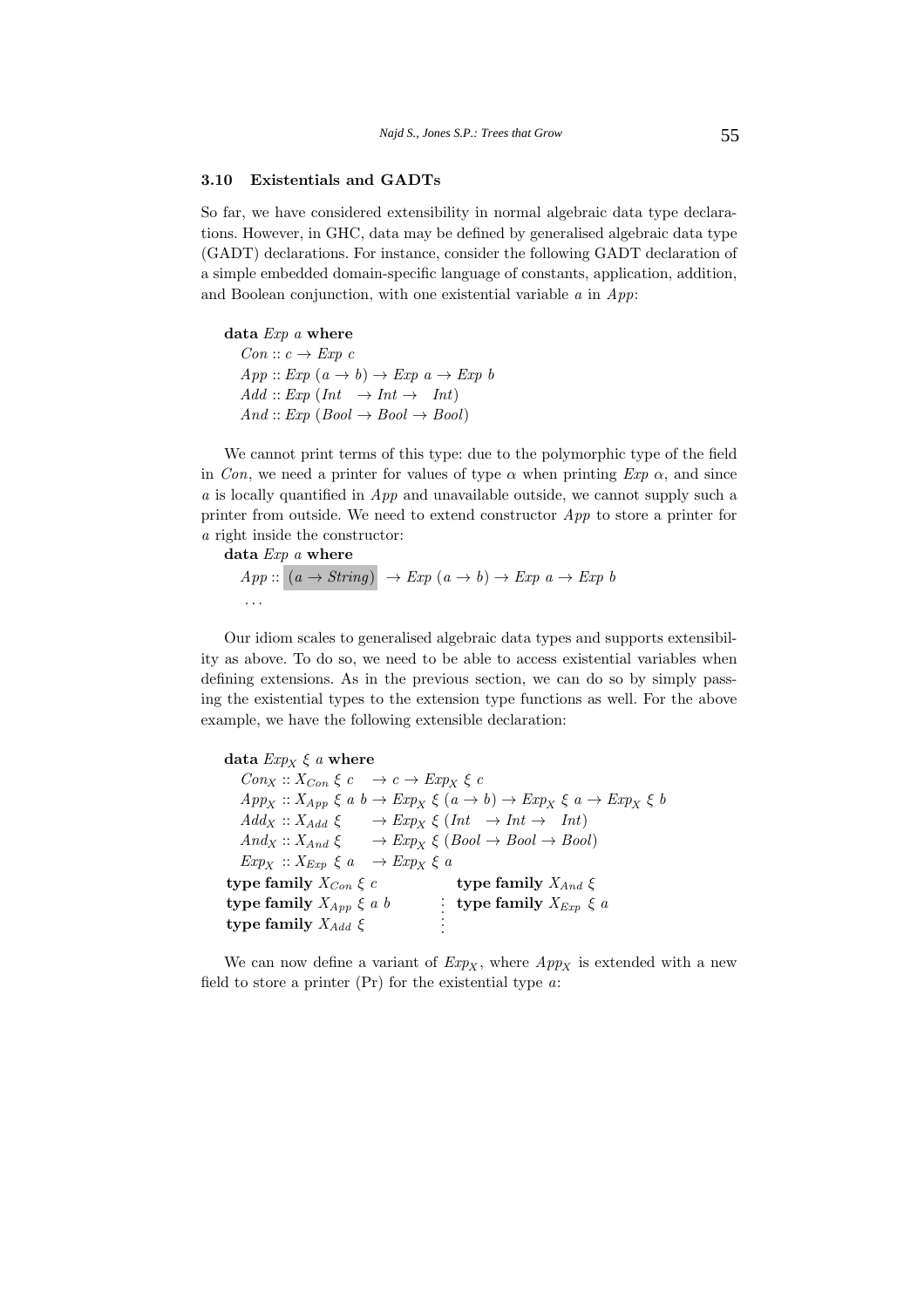**type**  $Exp^{Pr} a = Exp_X Pr a$ **data** Pr **type instance**  $X_{Con}$   $Pr c = Void$ **type instance**  $X_{App}$  Pr a  $b = (a \rightarrow String)$ . . . : **type instance**  $X_{Add}$   $Pr$  = Void **type instance**  $X_{And}$   $Pr$  = Void **type instance**  $X_{Exp}$  *Pr a = Void* 

As before, we can define pattern synonyms such as the following:

**pattern**  $App^{Pr}: (a \rightarrow String) \rightarrow Exp^{Pr} (a \rightarrow b) \rightarrow Exp^{Pr} a \rightarrow Exp^{Pr} b$ **pattern**  $App<sup>Pr</sup>$  p l  $m = App<sub>X</sub>$  p l  $m$ 

One other solution for writing such a printer is to constrain the indices of Exp with Show type class. This involves adding a local type constraint for the existential type  $\alpha$  in  $AppE$ . Our idiom is also capable of expressing such extensions to the set of local type constraints. For this purpose, we need to introduce a proof data type Proof  $\phi$  a that matching on its constructor convinces GHC that the constraint  $\phi$  a is satisfied. So to define a variant of  $Exp<sub>X</sub>$  where the existential type is constrained with Show type class (Sh), we have the following.

data *Proof*  $\phi$  *a* where  $Proof :: \phi \ a \Rightarrow Proof \ \phi \ a$ **type**  $Exp^{Sh} a = Exp_X Sh a$ **data** Sh **type instance**  $X_{Con}$  Sh  $c = V^{oid}$ **type instance**  $X_{App}$  Sh a  $b = Proof$  Show a . . . . . . **type instance**  $X_{Add}$   $Sh$  =  $Void$ **type instance**  $X_{And}$   $Sh$  =  $Void$ **type instance**  $X_{Exp}$  Sh  $a = Void$ 

Now, we can define pattern synonyms such as following:

**pattern**  $App^{Sh}$  :: ()  $\Rightarrow$  Show  $a \Rightarrow Exp^{Sh}$   $(a \rightarrow b) \rightarrow Exp^{Sh}$   $a \rightarrow Exp^{Sh}$  b  $\textbf{pattern } App^{Sh} \, l \, m = App_X \, \overline{\text{Proof}} \, \, l \, m$ 

Similarly, we can add new locally quantified variables using a data type like

**data** Exists f **where** Exists :: f  $a \rightarrow$  Exists f

#### **3.11 Variations on Theme**

Our idiom is just that: a programming idiom. For field extensions (Section 3.3), nothing requires us to add an extra field to every constructor, or to use a different type function for every constructor. Similarly if we do not want to extend the data type with new constructors we do not need to provide the extra data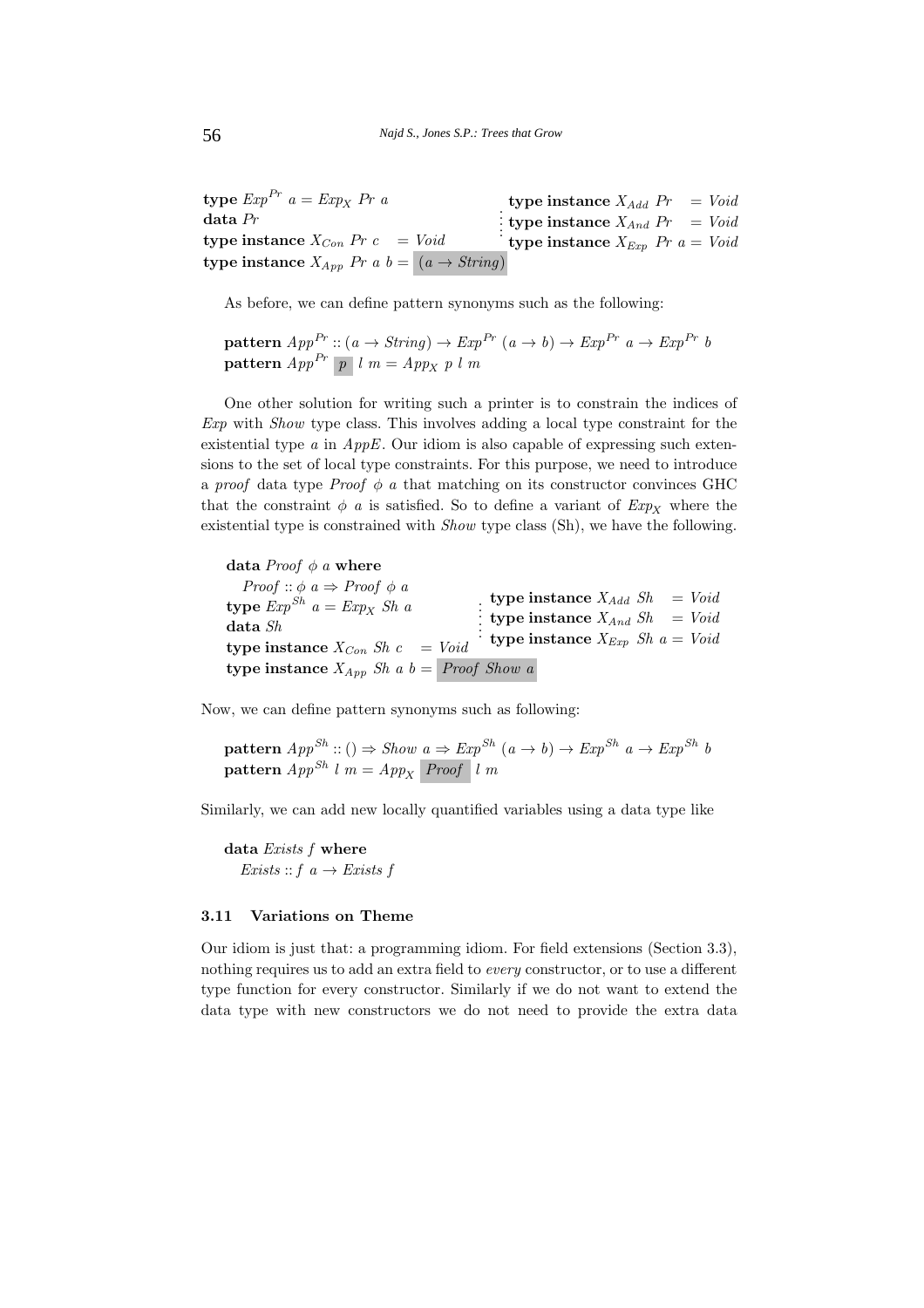constructor that supports such extension (Section 3.4). For example, here is a more specialised variant of our running example

| data $Exp_X \xi = Lit_X \ (X_{Leaf} \xi) \ Integer$ | type family $X_{Leaf} \xi$   |
|-----------------------------------------------------|------------------------------|
| $Var_X(X_{Leaf} \xi)$ Var                           | : type family $X_{AA}$ $\xi$ |
| $Ann_X$ $(Exp_X \xi) Type$                          |                              |
| $ABs_X (X_{AA} \xi) Var (Exp_X \xi)$ :              |                              |
| $App_X(X_{AA} \xi) (Exp_X \xi) (Exp_X \xi)$         |                              |

Here constructors  $Lit_X$  and  $Var_X$  share a single extension-field type,  $X_{Leaf} \xi$ ; and similarly  $Abs_X$  and  $App_X$ ; the constructor  $Ann_X$  does not have an extension field; and we cannot add new data constructors.

#### **3.12 Shortcomings and Scope**

Our approach comes with a number of shortcomings.

- **–** Efficiency. Every constructor carries an extra extension field, whether or not it is used.
- **–** Exhaustiveness checks. Our use of pattern synonyms (which is optional, of course) defeats GHC's current pattern-match exhaustiveness checker. And even if we did not use a pattern synonym, the extra constructor  $(\mathit{Exp}_X$  in our running example) will be flagged as unmatched even when we are not using it. Both are problems of engineering, rather than fundamental. <sup>5</sup>
- **–** Boilerplate. When adding a new phase descriptor, there is a slightly uneasy choice between (a) adding lots of tiresome declarations

## **type instance**  $X_C \xi = \text{Void}$

one for each constructor C whose extension field is not used, and (b) omitting the instance, and hoping that no one adds it later.

- Similarly, writing lots of pattern-synonym declarations can be painful.
- One alternative we have considered is to generate the boilerplate using Template Haskell, or even to define a new language extension. But it seems better first to gain more experience of using the idiom.

Our idiom can naturally scale to support mutually recursive declarations by passing the same extension descriptor to all of the declarations.

We have seen that our idiom is capable of expressing extensions to a generalised algebraic data type declaration such as adding new fields, adding new

<sup>&</sup>lt;sup>5</sup> In fact, there are already partially implemented general features in GHC regarding both completeness of a set of pattern synonyms, and improving the totality checker to recognise absurdity.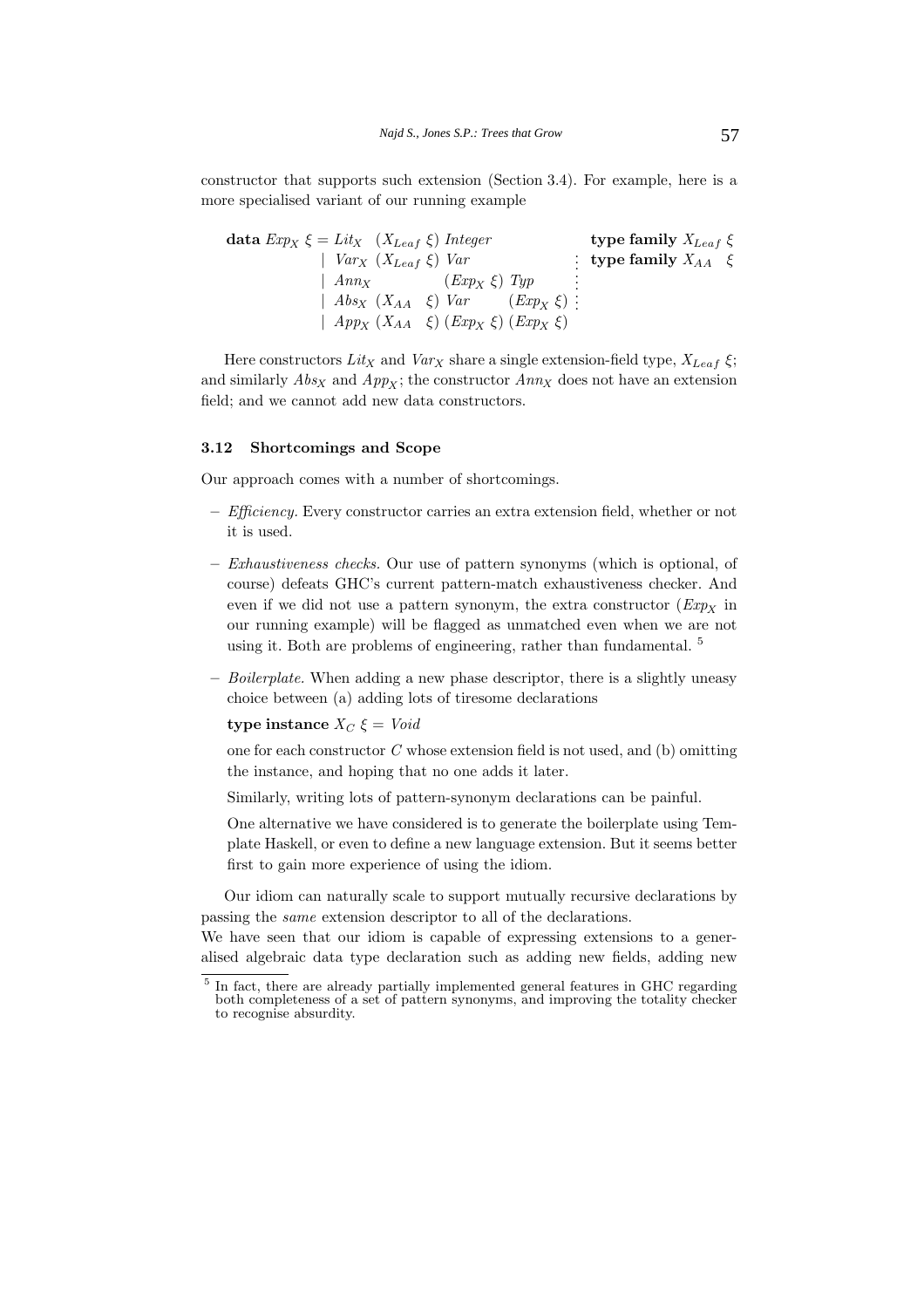constructors, adding new local constraints, and adding new existential variables. We have also seen that, we can replace constructors, and access global and local type variables in our extensions.

In addition to these changes, we can combine our idiom with pattern synonyms and module system features to express other changes like

```
– change to the order of fields, such as
   {\bf pattern}\ (\odot): \mathit{Exp} \rightarrow \mathit{Exp} \rightarrow \mathit{Exp}\textbf{pattern} \text{ } m \odot l = App \text{ } l \text{ } m– removing fields, such as
   pattern K :: Exp \rightarrow Exppattern K n \leftarrow Abs_{-} nwhere K n = Abs "_" n
– fixing values of fields, such as
   pattern One :: Exp
   pattern One = Lit 1
```
Yet, there are other possible forms of changes to a data type declaration, like adding new type variables. In the next section, we take a few steps further.

# **4 Extension Descriptors**

So far in our examples, the extension description parameters have been empty types used as indices to define extensions. However, extension descriptors are themselves ordinary algebraic data types, and in this section we study extensibility using more complex extension descriptors.

### **4.1 New Type Parameter Extensions**

Suppose we wanted to add a new field of type  $\alpha$  to some or all of the data constructors in the type. Then we would need to add  $\alpha$  as a parameter of the data type itself. Can we do that?

In our example, suppose we wanted to add a source location to every node in the tree. Source location decorations associated with a node may appear as new fields, or as new constructors wrapping nodes with a source location. Strictly speaking, the latter approach is less precise compared to the former: such wrapper constructors can be applied to a node more than once, or not applied at all. With the former, the programmer is in control: using the optional type (e.g., Maybe) of source locations in decorations models the optional application of wrapper constructors, and using the list of source locations models the multiple applications of wrapper constructors to a node. Regardless of the decoration approach, the type of source locations (annotations in general) is often kept polymorphic, allowing programmers to define generic functions like  $f$ map,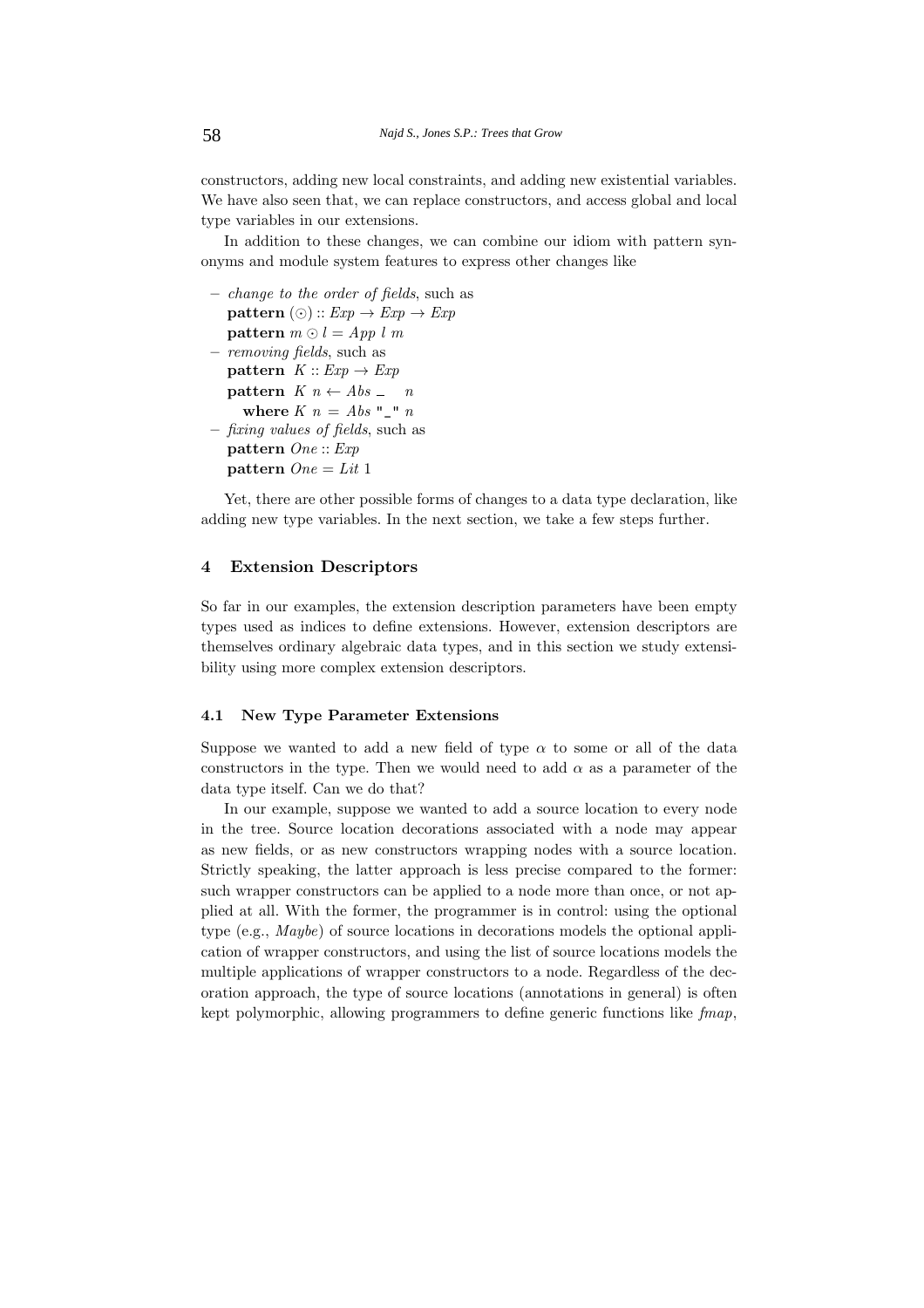fold, and traverse. A good example is the AST in Haskell-Src-Exts, where the polymorphic annotations are used for different purposes, including the source locations used in an exact printer. In our extensible setting, support for polymorphic source locations amounts to (1) extending the AST declarations with a new type parameter  $\alpha$  (the type of source locations) and (2) extending all the constructors with a new field of type  $\alpha$ . To do so, we need the ability to extend an ADT data type declaration with a set of type variables, and to access these variables to define extensions, such as new fields. Our encoding is capable of expressing such new type parameter extensions: the idea is to carry the extra type parameters in the extension descriptors. For instance, the following defines an extension to  $Exp_X$  with a new type variable  $\alpha$ , and uses it to define polymorphic annotations An as new field extensions.

| <b>type</b> $Exp^{An}$ $\alpha$ = $Exp_X$ $(An \alpha)$                | type instance $X_{Ann}$ $(An \alpha) = \alpha$          |
|------------------------------------------------------------------------|---------------------------------------------------------|
|                                                                        | : type instance $X_{Abs}$ $(An \mid \alpha) =  \alpha $ |
| data An $ \alpha $                                                     | : type instance $X_{App}$ $(An \alpha) = \alpha$        |
| type instance $X_{Lit}$ $(An \mid \alpha) =  \alpha $ :                | <b>type instance</b> $X_{Exp}$ $(An \alpha) = Void$     |
| type instance $X_{Var}$ $(An \overline{\alpha}) = \overline{\alpha}$ . |                                                         |

Notice that we made the definition of the extension descriptor parametric, and then we could access the parameter when defining extensions.

### **4.2 Hierarchy of Extension Descriptors**

In practice, compilers may have multiple variants of an AST, many of which are closely related to each other. For instance in GHC, the AST in the front-end of the compiler, named  $HsSym$ , has three major variations used in the parsing, renaming, and type-checking passes. GHC also has an entirely separate variant as a part of its metaprogramming mechanism Template Haskell. The first three are closely related, while the last is quite different. We can organise such variations by putting them in hierarchies of indices and use this hierarchy when defining extensions. For instance, for GHC, we may define the extension descriptor as

**data** GHC (c :: Component)

 $data\ Component = Computer\ Pass \mid TempleHaskell$ 

**data** Pass  $=$  Parser | Renamer | TypeChecker

Having the above as a hierarchy of extension descriptors, we get the four variations of HsSyn AST in the extensible setting. For instance, the type checker AST would be of the type  $HsSym$  (Compiler TypeChecker).

It also allows us to define generic extension descriptors such as

**type family** PostTC p **where**

 $PostTC$  TypeChecker = Typ  $PostTC = \qquad \qquad \qquad = Void$ 

**type instance**  $X_{App}$  (GHC TemplateHaskell) = Void

**type instance**  $X_{App}$  (GHC (Compiler p)) =  $PostTC$  p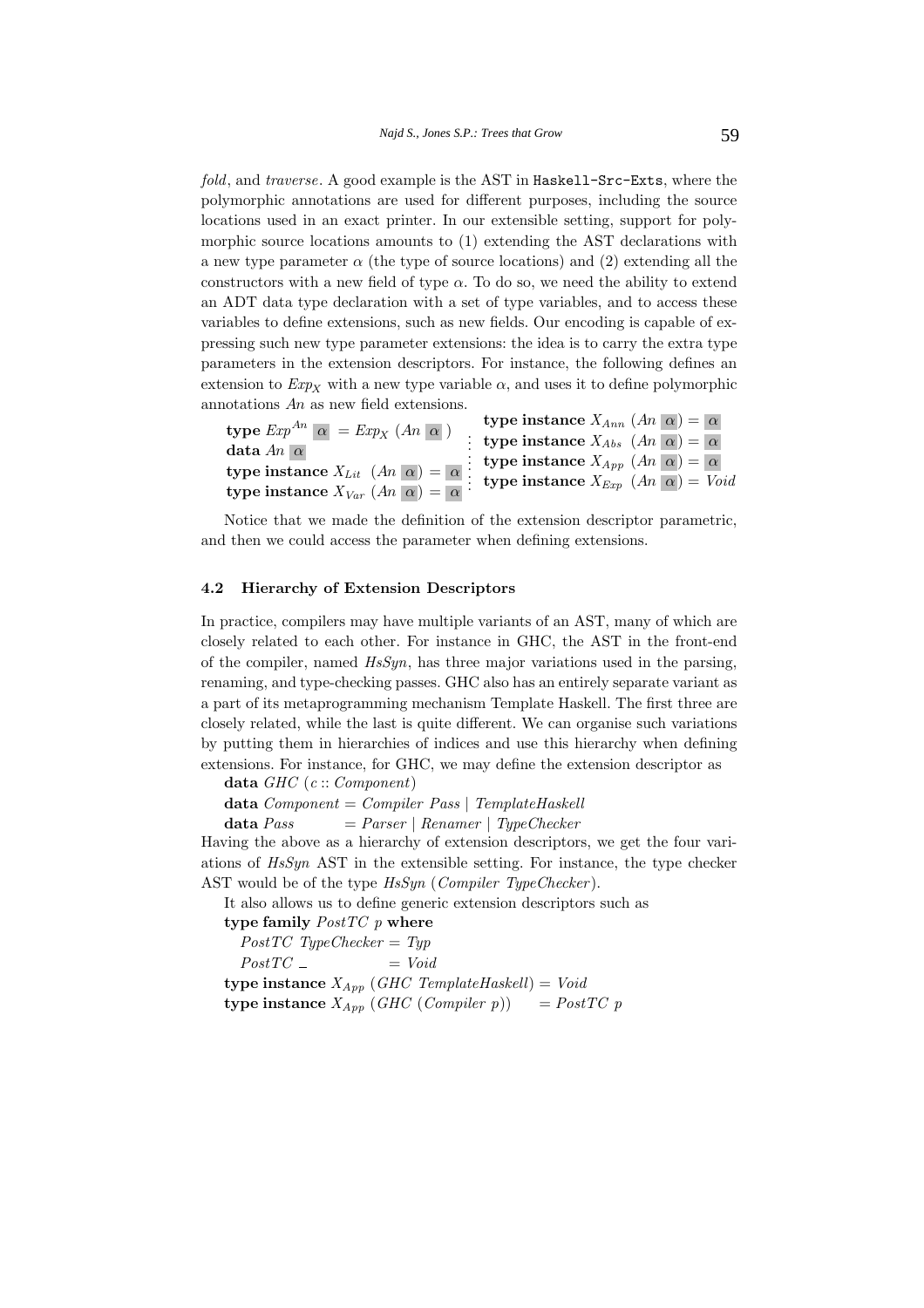# **5 Discussion and Related Works**

The problem of extensibility in data types is a hot topic in computer science. There are many different approach to this problem. To name a few: structural and nominal subtyping, extensible records and variants, and numerous approaches to Wadler's expression problem. There are too many solutions to mention; the reader may consult the references in [Torgersen, 2004; Axelsson, 2012; Swierstra, 2008; Lindley and Cheney, 2012; Bahr and Hvitved, 2011; Löh and Hinze, 2006], for some examples. However, surprisingly, our problem, and hence our solution, has unique distinguishing characteristics:

- **Need for both directions of data extensibility:** We need, and provide, extensibility on two major directions of data extensibility: adding new fields to existing constructors, and adding new constructors. The so-called "expression problem" and its solutions are often only concerned with the latter form of extensibility.
- **Generic programming is a plus, not a must:** Our primary goal is to reuse the data type declaration itself, rather than to re-use existing functions that operate over that type. For example, in GHC, the parser produces HsSyn RdrName, the renamer consumes that and produces HsSyn Name, which the type checker consumes to produce  $HsSym$  Id. All three passes are monomorphic: they consume and produce a single fixed variant of the underlying data type.

In contrast, work addressing the expression problem is often concerned with re-usability and compositionality of functions defined per cases.

As we have seen with some examples (e.g., the generic printer), one can write and reuse functions that are polymorphic in the extension descriptor, but only by (a) simply discarding or preserving the decorations, or (b) using auxiliary higher order functions to process the decorations. If one wishes to take functions written only for a specific variant of a data type and reuse them, as an after-thought, for other variants, certain forms of static guarantees (possibly, beyond what types currently provide) are required for safety. One common practice here is to focus on certain subclass of data types.

**Trees are declared:** In our setting, trees are often declared, rather than them being anonymous. There are well-known trade-offs between declared and anonymous data structures. The former is simpler and less error-prone, and the latter enables more opportunities for generic programming. Row polymorphism, and the similar, often infer the structure of data from their uses, leading to large types, bad performance, and complicated error messages. Our approach is based on declaring both extensible and extended data types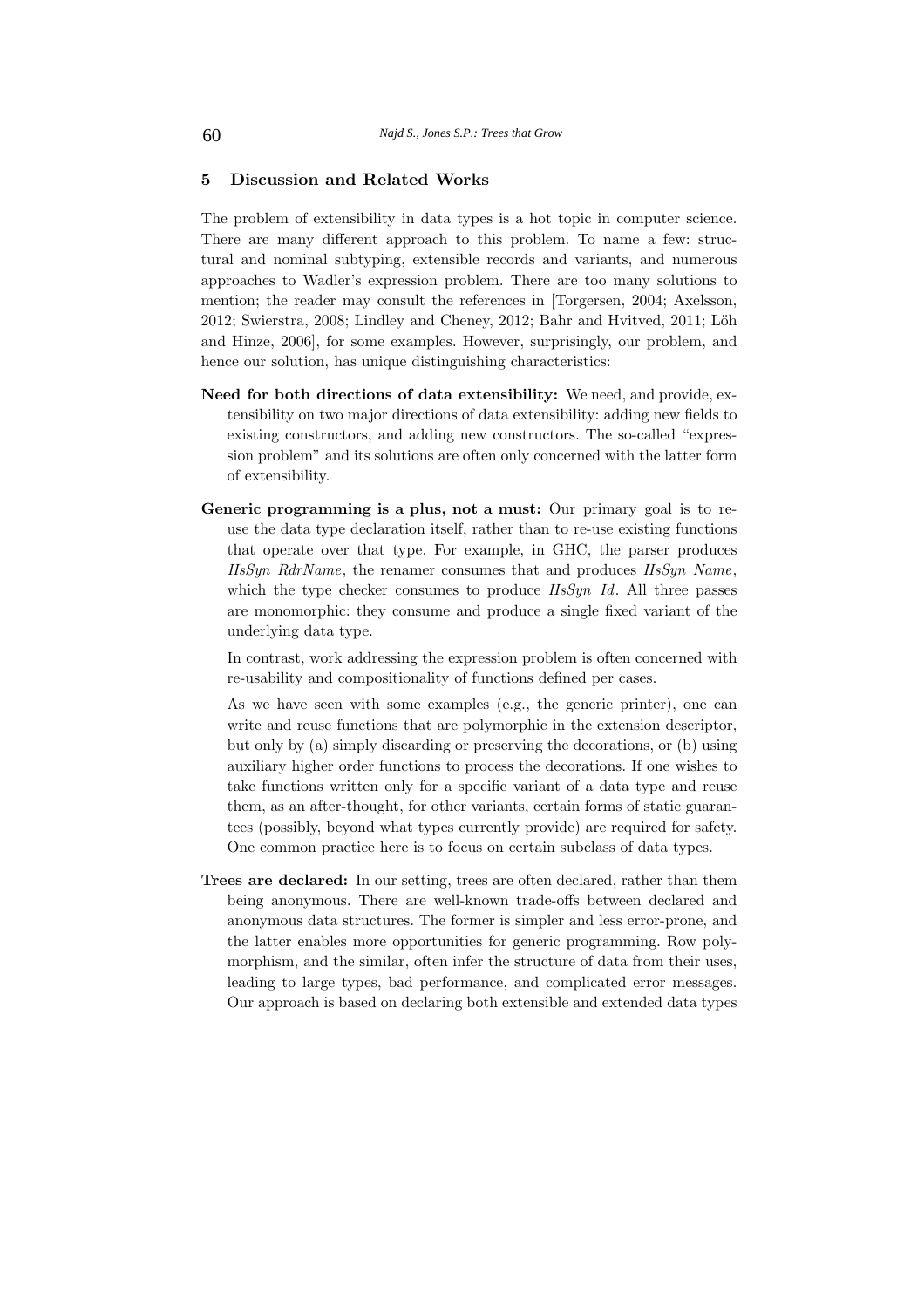(by describing the exact extensions). It resembles the long lasting problem of supporting anonymous records, such as Trex [Gaster, 1998], in GHC, where solutions with declared flavour often dodge the problem by leaving programmers to do some of the work by providing more information.

Similar to our idiom in spirit is McBride's Ornaments [Dagand and McBride, 2014; Williams et al., 2014]. The key idea of ornaments is to declare transformations of data types that preserve the recursive structures of data types, with focus on reusing functions defined on the original for the transformed data types. While our idiom can benefit from works on ornaments for such reuse, there are decorations in practice that do not preserve the recursive structures. For instance, in GHC, for better or worse, the constructor representing if-expressions (like some others) is decorated with one additional expression to store user-defined macros rebinding if-syntax, hence not preserving the recursive structure.

**Works with the current technology:** Existing solutions often demand

changes to the compiler. Some other, come at the price of losing certain desirable properties, such as decidablity of type inference, or predictability of the performance. In contrast, our solution works in GHC right now (v8.0).

## **6 Conclusion**

In the 1980s we were mainly concerned with functional programming over *terms*, but this paper has mainly focused on functional programming over types, with the interesting new twist that type functions (unlike term functions) can be open. We have explored how to leverage that type-level openness to allow extensibility of term-level data constructors. David, we hope that you approve. Happy birthday!

### **Acknowledgement**

The authors thank Axelsson, Broberg, Carette, Dagand, Diatchki, Eisenberg, Löh, McBride, Rémy, Weirich, and Zimmerman for the fruitful and encouraging discussions about this work. This work grew out of the Summer of Haskell 2016 project "Native Metaprogramming in Haskell", done by Najd under the mentorship of Peyton Jones and Carette; we are grateful to the Haskell.Org community and the organisers. Najd was funded by a Google Fellowship in Programming Technology.

#### **References**

[Axelsson, 2012] Axelsson, E.: "A generic abstract syntax model for embedded languages"; International Conference on Functional Programming (ICFP); 2012.